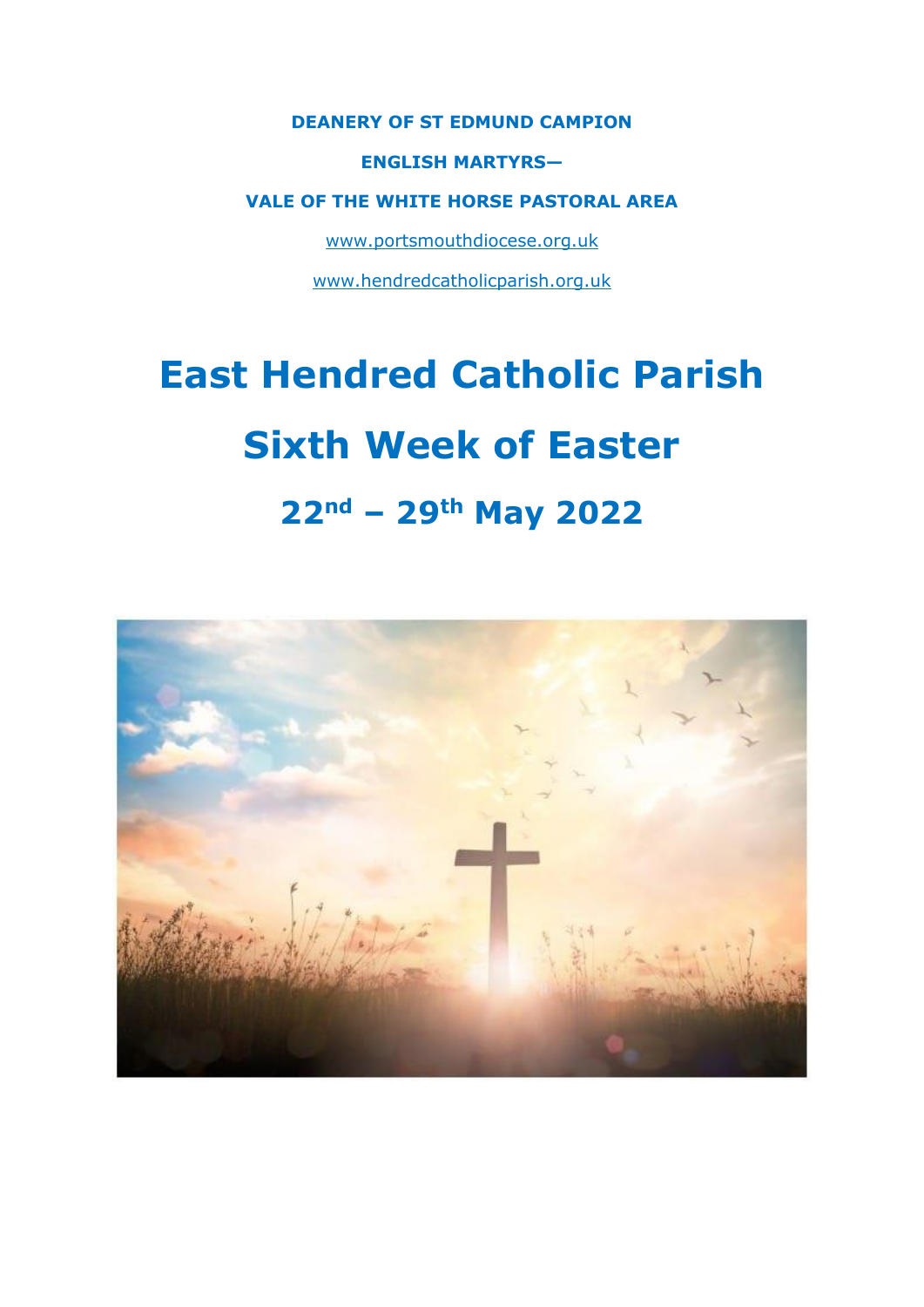# **Sixth Week of Easter**

# **22nd - 29th May 2022**

*All masses live-streamed* www.churchservices.tv/easthendred

### *Church open from 9am each day*

| <b>SIXTH SUNDAY OF EASTER</b>           |                                               |                                                       |                               | [WHITE]                |
|-----------------------------------------|-----------------------------------------------|-------------------------------------------------------|-------------------------------|------------------------|
| 22nd May                                | 9.30am                                        | <b>Parish Mass</b>                                    |                               | Pro populo             |
|                                         | 11.15am                                       | Mass (St Patrick's)                                   |                               | <b>RIP Diana Tuson</b> |
|                                         | 6pm                                           | <b>Holy Mass</b>                                      |                               |                        |
| <b>Monday</b>                           | Of the Sixth Week of Easter                   |                                                       |                               | [White]                |
| $23rd$ May                              | 9.15am                                        | <b>Holy Mass</b>                                      |                               |                        |
|                                         |                                               |                                                       | Luca Chacín (Ramona Frearson) |                        |
| <b>Tuesday</b>                          | Of the Sixth Week of Easter                   |                                                       |                               | [White]                |
| 24 <sup>th</sup> May                    | 9.15am                                        | Holy Mass                                             | Julie Lazarus' Intentions     |                        |
| Wednesday                               | Of the Sixth Week of Easter                   |                                                       |                               | [White]                |
| 25 <sup>th</sup> May                    | $9.15$ am                                     | <b>Holy Mass</b>                                      | FM Col S V Dauglish 1925      |                        |
| THE ASCENSION OF THE LORD               |                                               |                                                       |                               | [Gold]                 |
| 26 <sup>th</sup> May                    | 9.30am                                        | <b>School Mass</b>                                    | <b>St Amand's Intentions</b>  |                        |
|                                         | 6pm                                           | <b>Holy Mass</b>                                      |                               | Pro populo             |
| <b>Friday</b>                           | <b>St Augustine of Canterbury</b>             |                                                       |                               | [White]                |
| 27 <sup>th</sup> May                    | 8.30am                                        | Holy Mass (Hendred House)                             |                               |                        |
| <b>Saturday</b><br>28 <sup>th</sup> May | Of the Sixth Week of Easter<br><b>No Mass</b> |                                                       |                               | [White]                |
| <b>SEVENTH SUNDAY OF EASTER</b>         |                                               |                                                       |                               | [White]                |
| 29th May                                | 9.30am                                        | <b>Parish Mass</b>                                    |                               | Pro populo             |
|                                         | 11.15am                                       | Mass (St Patrick's)                                   |                               |                        |
|                                         | 12.30pm<br>6pm                                | <b>Holy Baptism</b> Harriet Roush<br><b>Holy Mass</b> |                               |                        |
| <b>CONTACT DETAILS</b>                  |                                               |                                                       |                               |                        |

**Fr Andrew:** 01235 835038 or 07976 437979 aburnham@portsmouthdiocese.org.uk

**Parish Secretary** (Ma Lluïsa Jarne): Mondays, 6pm-8pm, on 07983045824 office@hendredcatholicparish.org.uk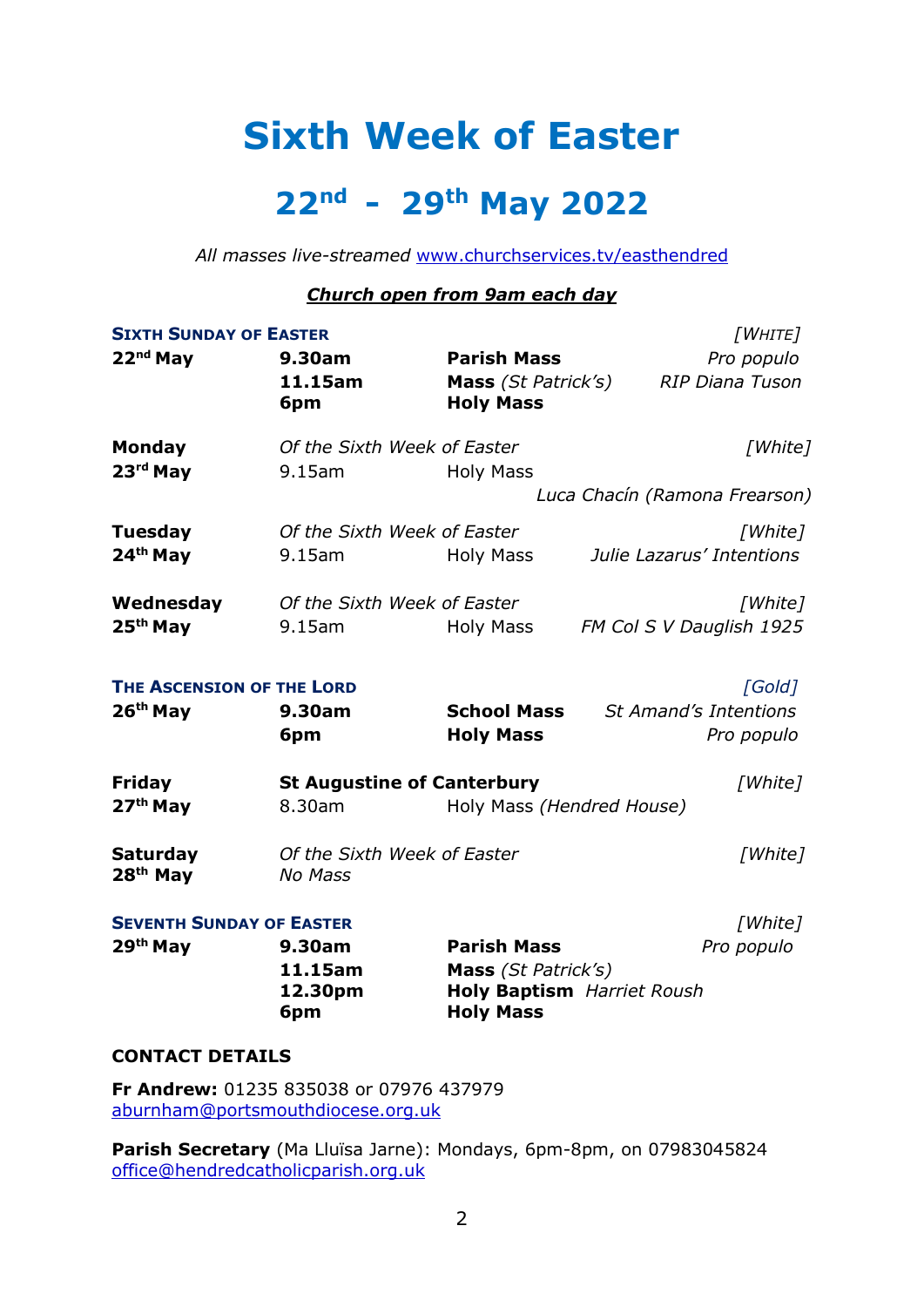## **Reflection –** *Making the Whole of Creation New.*

**He will be their God; his name is God-with-them. He will wipe away all tears from their eyes… Then the One sitting on the throne spoke: 'Now I am making the whole of creation new' he said.** *Revelation 21*

'MAKING the whole of creation new.' From time to time we make a special effort to collect money: CAFOD, Christian Aid Week, Second Collections. We Catholics try to persuade as many people as possible – often non-churchgoers as well as churchgoers, non-believers as well as believers – to dig deep into their pockets to support people in parts of the world where there isn't enough to eat, where there isn't enough clean water, where there is no proper health care of the most basic kind, and sometimes not even enough shelter from extremes of heat and cold. Some of us find it very difficult to make ends meet, but all of us here – even the very poorest – are much, much better off than many in Africa and the Indian sub-continent or parts of Central and South America.

Helping others less well-off than ourselves is a very Christian thing to do. It comes straight out of the Gospel:

### **I give you a new commandment: love one another. By this love you have for one another, every one will know that you are my disciples.**

We know from our own families and friends that love is not just a mushy set of feelings, a warm glow inside. Love is very practical. Love gets on with what needs to be got on with. Love is changing nappies and wiping up vomit. Love is trying to make ends meet and providing for the family. Love is switching off the television and helping with homework. Love is going to the rescue of those in distress. But as Martin Israel, a distinguished psycho-therapist once said, loving your own family can be a very selfish thing. My wife and children are almost part of myself. To love them is almost as easy as to love myself. To look after them is almost as easy as helping myself. That isn't true of all families. Some families experience real brokenness. You want to say to them 'Make love not war'. But my point is this: we don't obey Christ's command to love one another if our love stops at our own front door.

Our God whom we worship – God with us, Emmanuel – is a God of practical help. He wipes away tears – as our text says – and he comes into our midst. Through us and with us he is making all creation new. How is he doing that? Special collections are a practical example. Millions of pounds of aid will be gathered and distributed. But, closer to home, look at how many Christians working for the Kingdom you bump into in your daily lives. There is the Christian on the checkout at the supermarket. People wonder what her secret is. She is at peace with herself and radiates joy. Those who work with her learn of her secret. They know her as that strange thing 'a churchgoer' and find her a comfort in their troubles. Then there are the Christian teachers in school.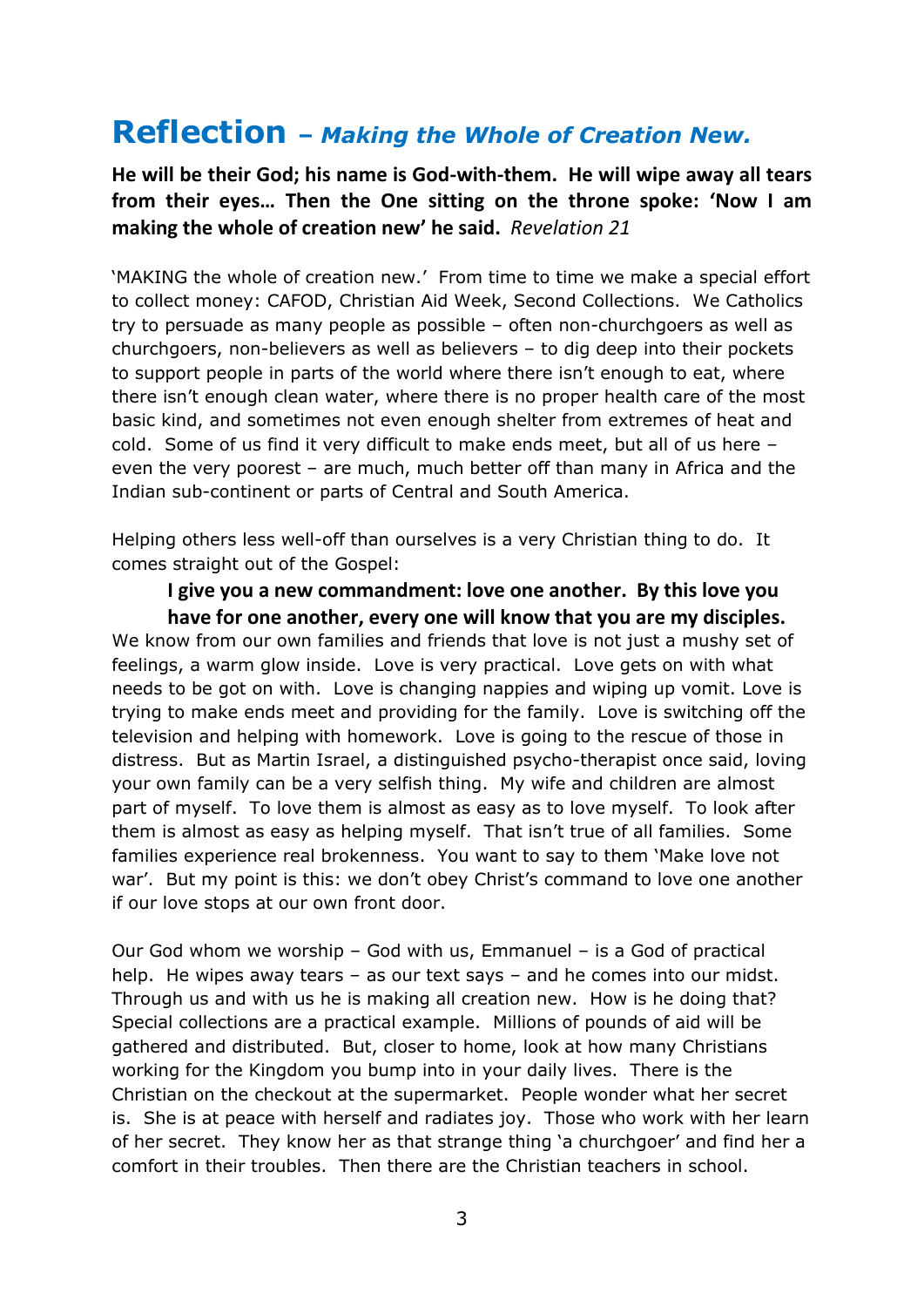Somehow the Christian teacher seems to have extra time and patience, a time and patience born of a peace of mind. She is helping God make all things new. Christians are at work everywhere: in the Health Service, in the Social Services. But in business and commerce too, the law and local government. There are people who make ethical decisions about investment, policing and urban regeneration. So many of these are people who are Christians or whom the Christmas message of the angels calls 'people of goodwill'.

The resurrection of Jesus is an invitation to us all to live and work for the new creation which God is bringing into being, the new creation when God-with-us…. will wipe away all tears from [our] eyes. But we do need to get on with it. Here are three ways of getting on with it:

First, do everything you do in the name of Jesus. Stacking the dishwasher, walking the dog, and watering the flowers are not so easy to do in the name of Jesus – but not impossible. After all, if God making all things new, cleaning and exercise and growth are all good. More importantly, we should love our family and friends, our neighbours and enemies, in the way that God loves us. We should go off to work in the strength of Jesus and we should come home and relax in the strength of Jesus.

Second, give generously. Special collections are a good start. The Lord loves a cheerful giver, says the Bible. There are some easy ways to give and improve the world at the same time. For instance, by making careful choices over our purchasing. Fair Trade is an excellent principle and it's wonderful knowing that those who have produced what we buy are being paid a proper wage and being looked after with proper schools and health care. And we can watch out for the use of slave labour and exploitation: slavery happens even in such unlikely places as Wantage. When you go and buy some clothes, try and find out if the shop has signed up to an agreement not to use child workers or slaves. You can shop, for not very much more money, and make the world a better place.

Third, think about the place you live. Think of it as a community. Try to build the kingdom of God on your street. Those old-fashioned streets where everybody knew everybody else, where people helped each other – with a cup of sugar or a lift to the hospital – they were places of real community spirit. We lament the passing of community spirit but it is up to us to revive it. What a tremendous thing it would be if we all learnt to do everything in the name of Jesus; if we all gave generously; if we all tried to build the kingdom of God on the streets where we live. He will be their God; his name is God-withthem. He will wipe away all tears from their eyes… Then the One sitting on the throne spoke: 'Now I am making the whole of creation new' he said.

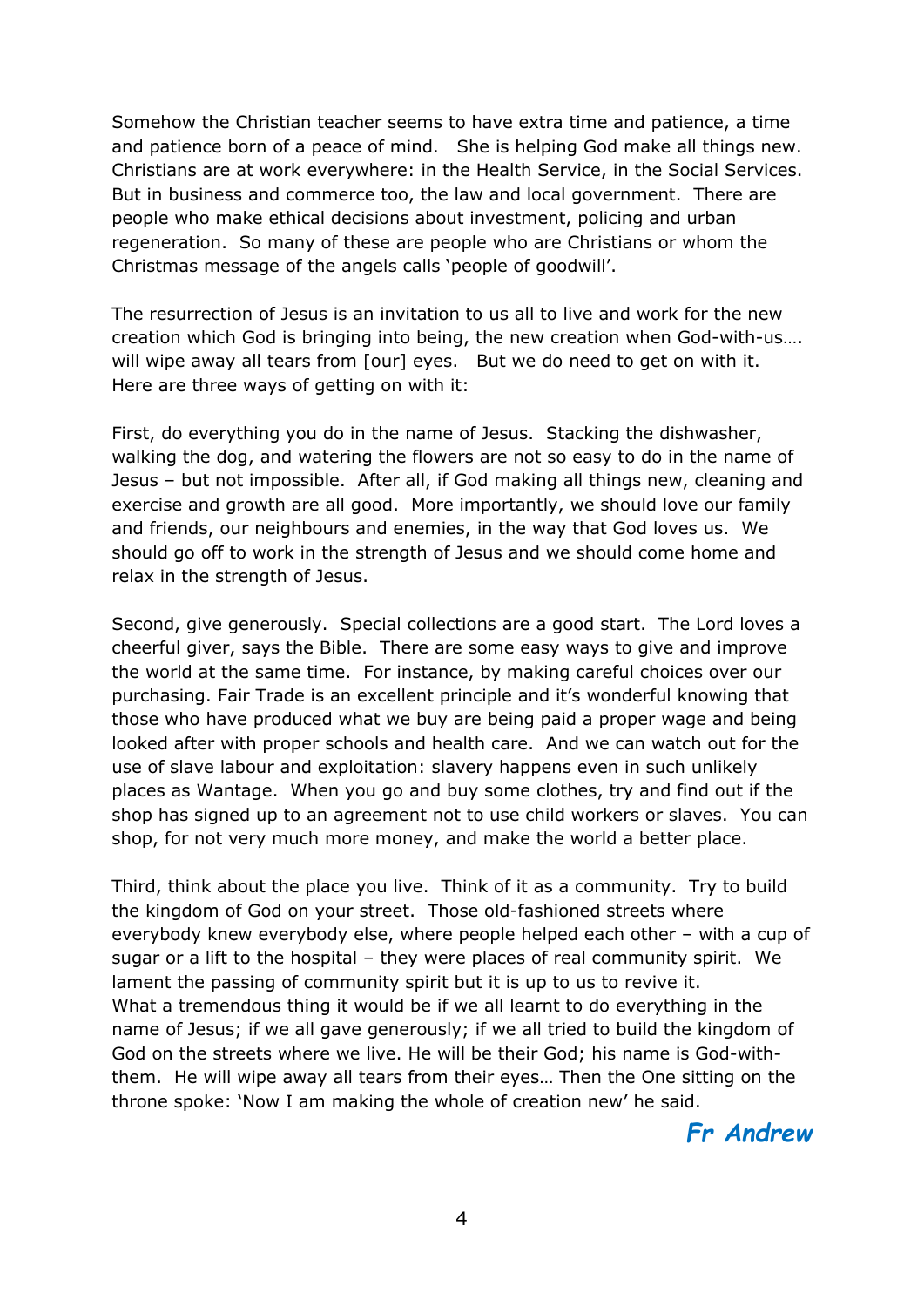# **The Rosary**

The Rosary has five sets of ten beads each preceded by a separate bead. The Our Father is said on the separate bead, a Hail Mary on each of the ten beads, and a Glory be… whilst holding the chain before proceeding to the next separate bead. It is customary to begin, on the short chain, with the Creed (holding the crucifix), an Our Father, three Hail Marys and a Glory be… At the end of the chaplet (set of five mysteries), hold the medal and say the Hail Holy Queen….

### **The Five Joyful Mysteries (Monday and Saturday)**

|               | <b>The Annunciation</b>   | Luke 1:26-38 |
|---------------|---------------------------|--------------|
| $\mathcal{L}$ | <b>The Visitation</b>     | Luke 1:39-46 |
| ्२            | <b>The Nativity</b>       | Luke 2:1-7   |
|               | <b>The Presentation</b>   | Luke 2:22-32 |
| -5            | The Finding in the Temple | Luke 2:42-52 |

### **The Five Sorrowful Mysteries (Tuesday and Friday)**

| 1  | The Agony in the Garden         | Mark 14:32-38     |
|----|---------------------------------|-------------------|
| 2  | The Scourging at the Pillar     | John 18:33 - 19:1 |
| 3  | <b>The Crowning with Thorns</b> | Mark 15:16-20     |
| 4  | The Carrying of the Cross       | Matthew 27:31-34  |
| .5 | <b>The Crucifixion</b>          | Luke 23:33-48     |

### **The Five Luminous Mysteries (Thursday)**

| 1 | The Baptism in the Jordan                               | Matthew 3:13-17 |
|---|---------------------------------------------------------|-----------------|
| 2 | The Wedding at Cana                                     | John 2:1-12     |
| 3 | The Proclamation of the Kingdom                         |                 |
|   |                                                         | Luke 4:14-21    |
| 4 | <b>The Transfiguration</b>                              | Mark 9:2-8      |
| 5 | The Institution of the Eucharist 1 Corinthians 11:23-26 |                 |

### **The Five Glorious Mysteries (Wednesday and Sunday)**

| $\mathbf{1}$   | <b>The Resurrection</b>                                | Luke 24:1-6            |
|----------------|--------------------------------------------------------|------------------------|
| $\mathcal{L}$  | <b>The Ascension</b>                                   | Luke 24:50-53          |
| 3              | The Gift of the Holy Spirit                            | Acts 2:1-4             |
| $\overline{4}$ | The Assumption of Our Lady                             | 1 Corinthians 15:20-26 |
| -5             | The Coronation of Our Lady and the Glory of the Saints |                        |
|                |                                                        | Revelation 12:1-6      |

**HAIL HOLY QUEEN,** Mother of mercy! Hail, our life, our sweetness and our hope. To thee do we cry, poor banished children of Eve; to thee do we lift up our sighs, mourning and weeping in this vale of tears. Turn then, most gracious advocate, thine eyes of mercy towards us, and after this our exile, show unto us the blessed fruit of thy womb, Jesus, O clement, O loving, O sweet Virgin Mary.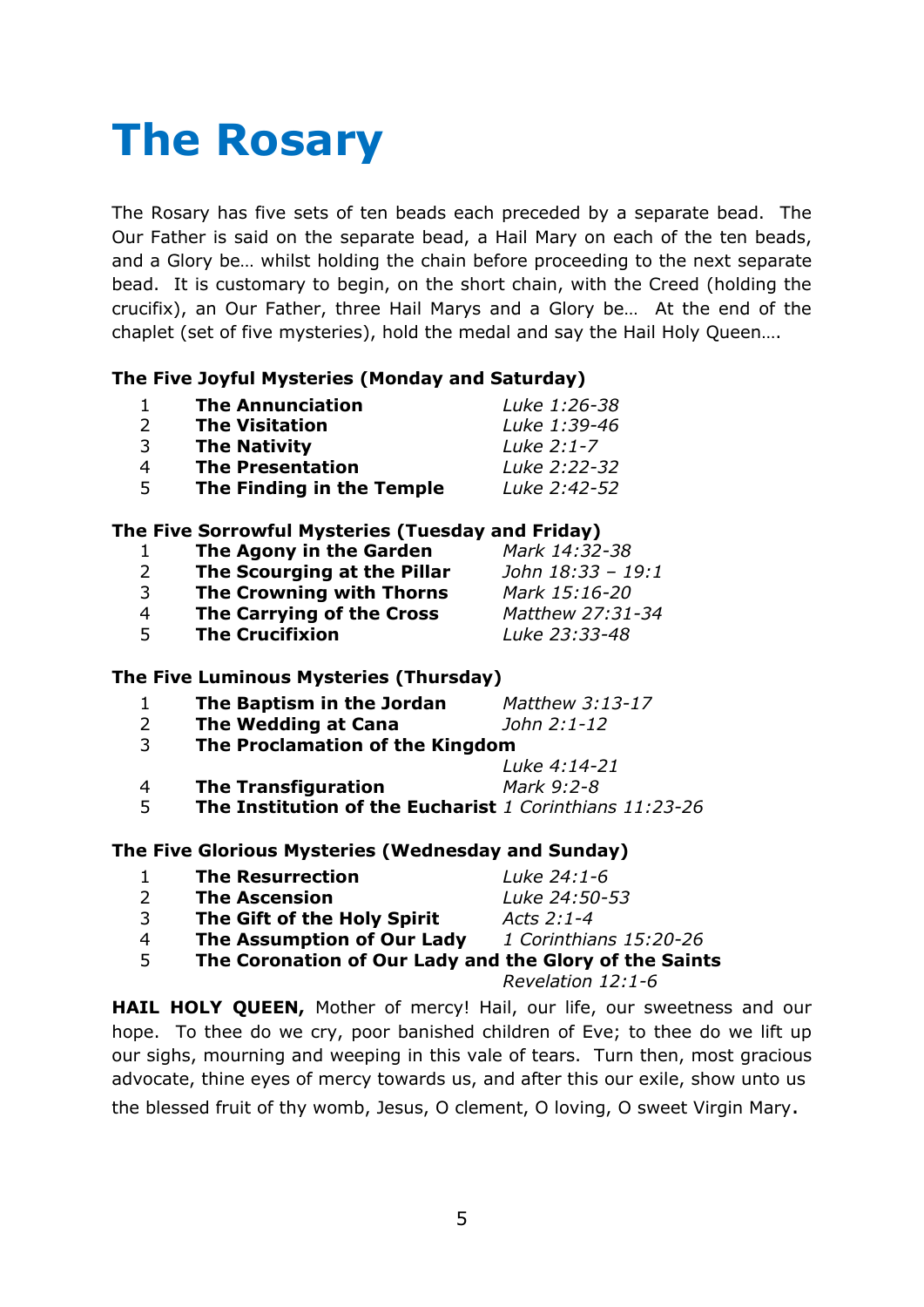# **FOR YOUR PRAYERS**



## **HOLY FATHER'S MAY PRAYER INTENTION**

We pray for all young people, called to live life to the fullest; may they see in Mary's life the way to listen, the depth of discernment, the courage that faith generates, and the dedication to service.

### **DIOCESAN PRAYER INTENTION**

| Monday 23rd               | Comunidade Cristo de Betânia, Jersey                    |
|---------------------------|---------------------------------------------------------|
| Tuesday 24 <sup>th</sup>  | Parish of Our Lady, Help of Christians, Farnborough     |
| Wednesday 25th            | Parish of Our Lady of Lourdes, New Milton               |
| Thursday 26 <sup>th</sup> | Parish of St Joseph, Maidenhead                         |
| Friday 27th               | Thanksgiving for the Christian heritage of this country |
| Saturday 28th             | Parish of Our Lady, Queen of Peace & Bl. Margaret Pole, |
|                           | Southbourne                                             |

### **THE SICK AND THOSE IN NEED**

Baby Martha, Sid Wallace, Diana France, John Castle, Petal Connell, Daniel Cuevas, John Stringer, Louise Woodhouse, Mary Wallace, Brenda Paddon, Karen Greig, Mary McNichol, Elizabeth Gunn, Des McNichol

### **THE FAITHFUL DEPARTED**

*Week 22nd - 28th May:* Sybil Olive Foster, Norah McDonagh, Diana Tuson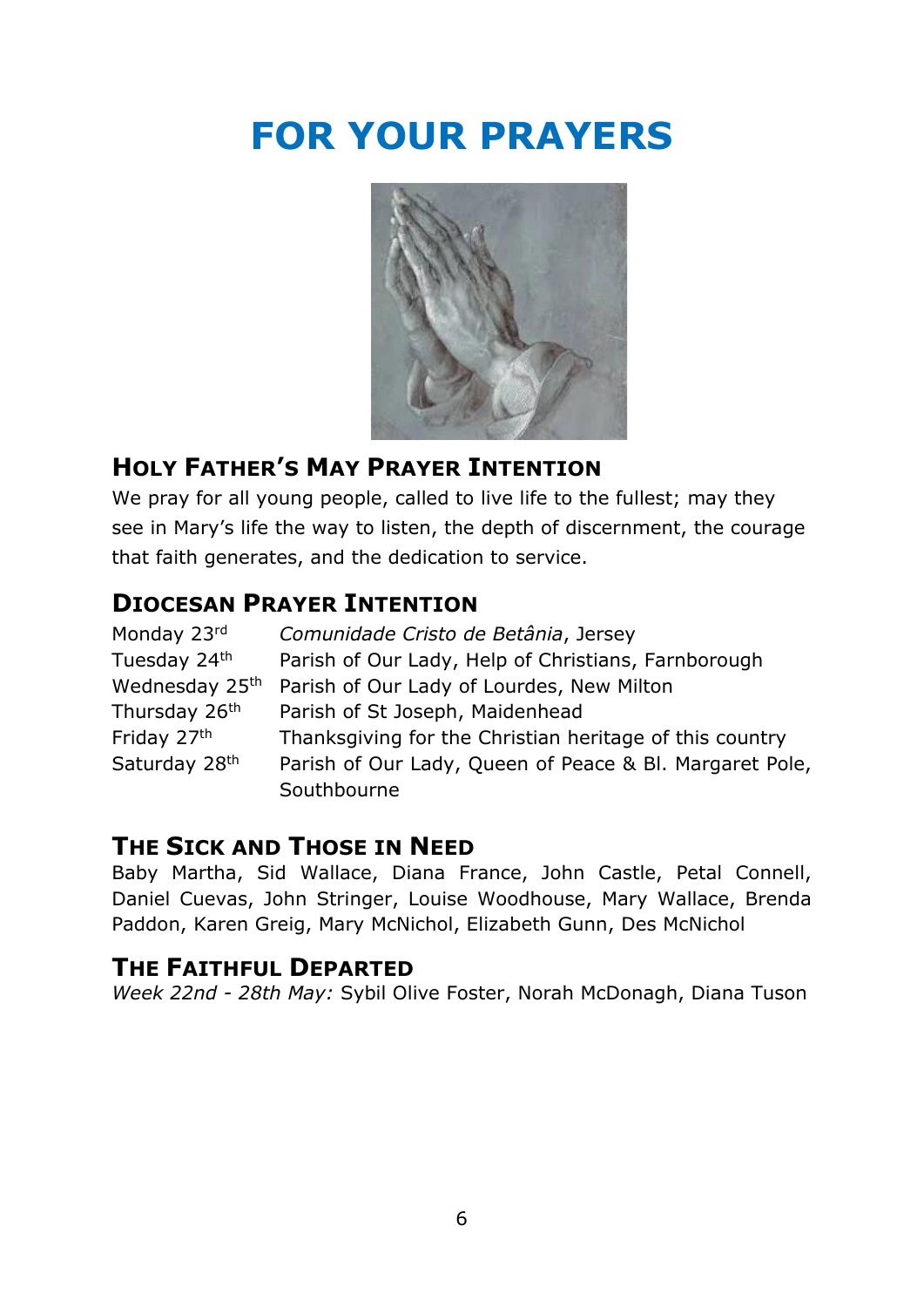# **East Hendred Catholic Parish**

# **NOTICEBOARD**

### **ASCENSION DAY**

The Ascension of the Lord, Thursday 26<sup>th</sup> May, is a Holy Day of Obligation when in normal times all Catholics are asked to come to Mass. There will be two masses that day in the parish, 9.30am and 6pm. The school will be attending at 9.30am.

### **COVID PRECAUTIONS**

Now the infection levels are much lower, we are no longer enforcing the wearing of masks and social distancing. People are asked to make their own prudential decisions but, in particular, to respect the needs of those who continue to wear masks and keep a distance. We shall keep this matter under constant review.

### **COLLECTIONS**

Next Sunday (28<sup>th</sup> May) there will be a Second Collection for the Catholic Communications Network. Please use the yellow envelopes provided if you can: gift aid then can be collected.

Loose cash for Second Collections will be accepted only on the day of the Second Collection. Money donated subsequently must be in one of the yellow envelopes marked with the particular cause. To ensure Gift Aid, envelopes should have either the name or number of the donor or both.

### **ST MARY'S PARISH ROOMS**

Work is well-advanced on St Mary's Parish Rooms and we hope that in June we shall reopen for Children's Church and Coffee after Mass.

### **CHURCH SERVICES**

On Sunday 15th May 2022, 185 people viewed, 58 machines looking only at St Mary's. 33 of these were in the UK, 20 in the USA, five from other countries. 109 probably stayed on-line long enough to take part in Mass.

### **PARISH PASTORAL COUNCIL – CHANGE OF DATE**

The next meeting will now be on Thursday 23rd June at 8pm. We shall meet in St Mary's Parish Rooms. As the Council is reconstituted, in the first instance all those who took part in the Standing Committee during the pandemic are invited to this meeting.

### **CHILDREN'S ACTIVITIES**

See Easter Activities **and** The Meaning of Easter Video - The English names for our liturgical holidays ('holy days') are interesting. Here's a little history behind the word 'Easter'.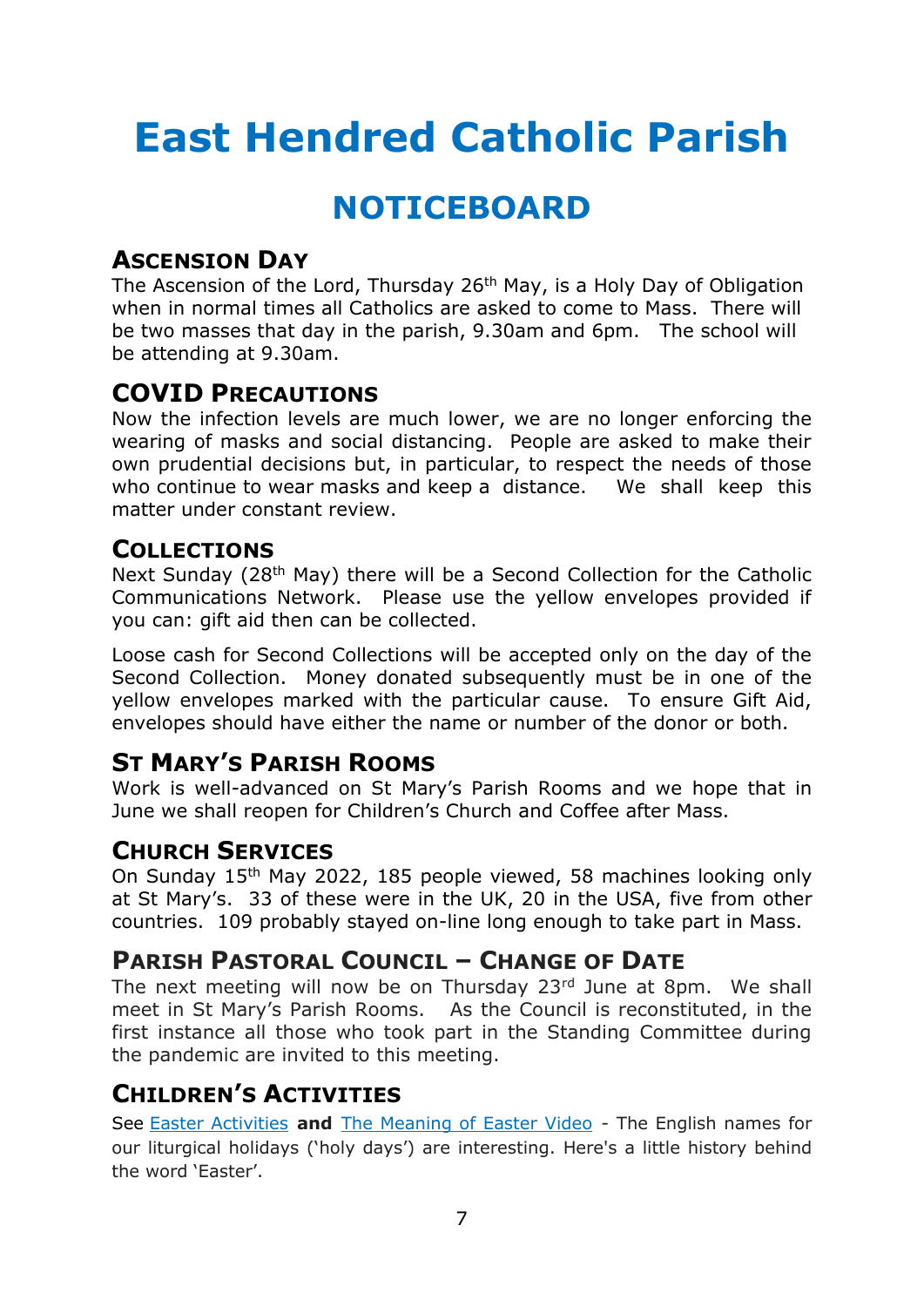# **East Hendred Catholic Parish**



**\_\_\_\_\_\_\_\_\_\_\_\_\_\_\_\_\_\_\_\_\_\_\_\_\_\_\_\_\_\_\_\_\_\_\_\_\_\_\_\_\_\_\_\_\_\_\_\_\_\_ Sixth Sunday of Easter (C) Antiphons, Prayers and Readings**

### **Entrance Antiphon** *Vocem iucunditatis*

Proclaim a joyful sound and let it be heard; proclaim to the ends of the earth: The Lord has freed his people, alleluia. *Cf Is 48:20*

### **Collect**

Grant, almighty God, that we may celebrate with heartfelt devotion these days of joy, which we keep in honour of the risen Lord, and that what we relive in remembrance we may always hold to in what we do. Through our Lord Jesus Christ, your Son, who lives and reigns with you in the unity of the Holy Spirit, one God, for ever and ever

### **First Reading** *Acts 15:1-2, 22-29(RSV)*

Some men came down from Judea and were teaching the brethren, 'Unless you are circumcised according to the custom of Moses, you cannot be saved.' And when Paul and Barnabas had no small dissension and debate with them, Paul and Barnabas and some of the others were appointed to go up to Jerusalem to the apostles and the elders about this question….Then it seemed good to the apostles and the elders, with the whole church, to choose men from among them and send them to Antioch with Paul and Barnabas. They sent Judas called Barsab'bas, and Silas, leading men among the brethren, with the following letter: 'The brethren, both the apostles and the elders, to the brethren who are of the Gentiles in Antioch and Syria and Cili'cia, greeting. Since we have heard that some persons from us have troubled you with words, unsettling your minds, although we gave them no instructions, it has seemed good to us, having come to one accord, to choose men and send them to you with our beloved Barnabas and Paul, men who have risked their lives for the sake of our Lord Jesus Christ. We have therefore sent Judas and Silas, who themselves will tell you the same things by word of mouth. For it has seemed good to the Holy Spirit and to us to lay upon you no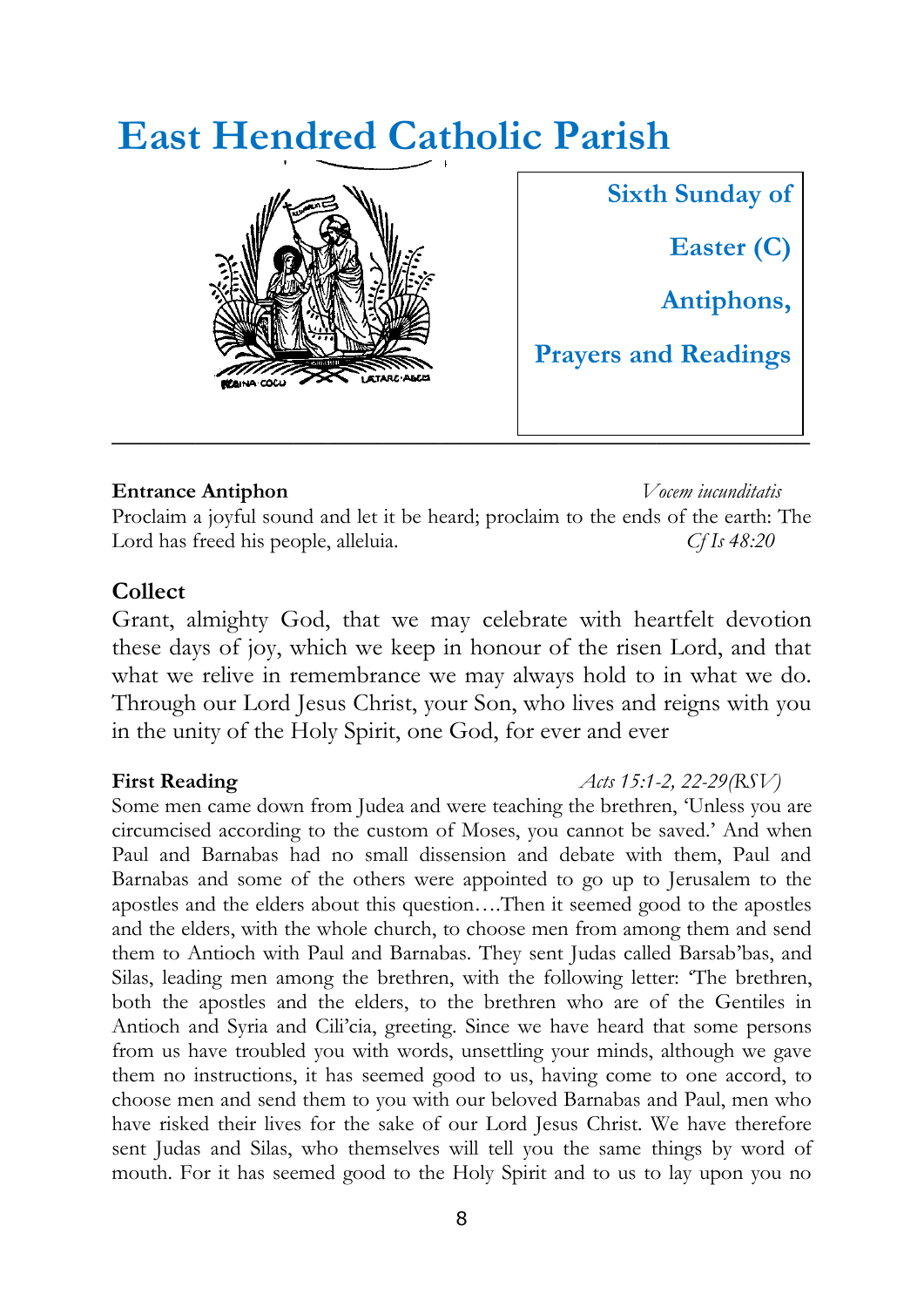greater burden than these necessary things: that you abstain from what has been sacrificed to idols and from blood and from what is strangled and from unchastity. If you keep yourselves from these, you will do well. Farewell.'



**Second Reading** *Apocalypse 21:10-14, 22-23(RSV)*

And in the Spirit the angel carried me away to a great, high mountain, and showed me the holy city Jerusalem coming down out of heaven from God, having the glory of God, its radiance like a most rare jewel, like a jasper, clear as crystal. It had a great, high wall, with twelve gates, and at the gates twelve angels, and on the gates the names of the twelve tribes of the sons of Israel were inscribed; on the east three gates, on the north three gates, on the south three gates, and on the west three gates. And the wall of the city had twelve foundations, and on them the twelve names of the twelve apostles of the Lamb…And I saw no temple in the city, for its temple is the Lord God the Almighty and the Lamb. And the city has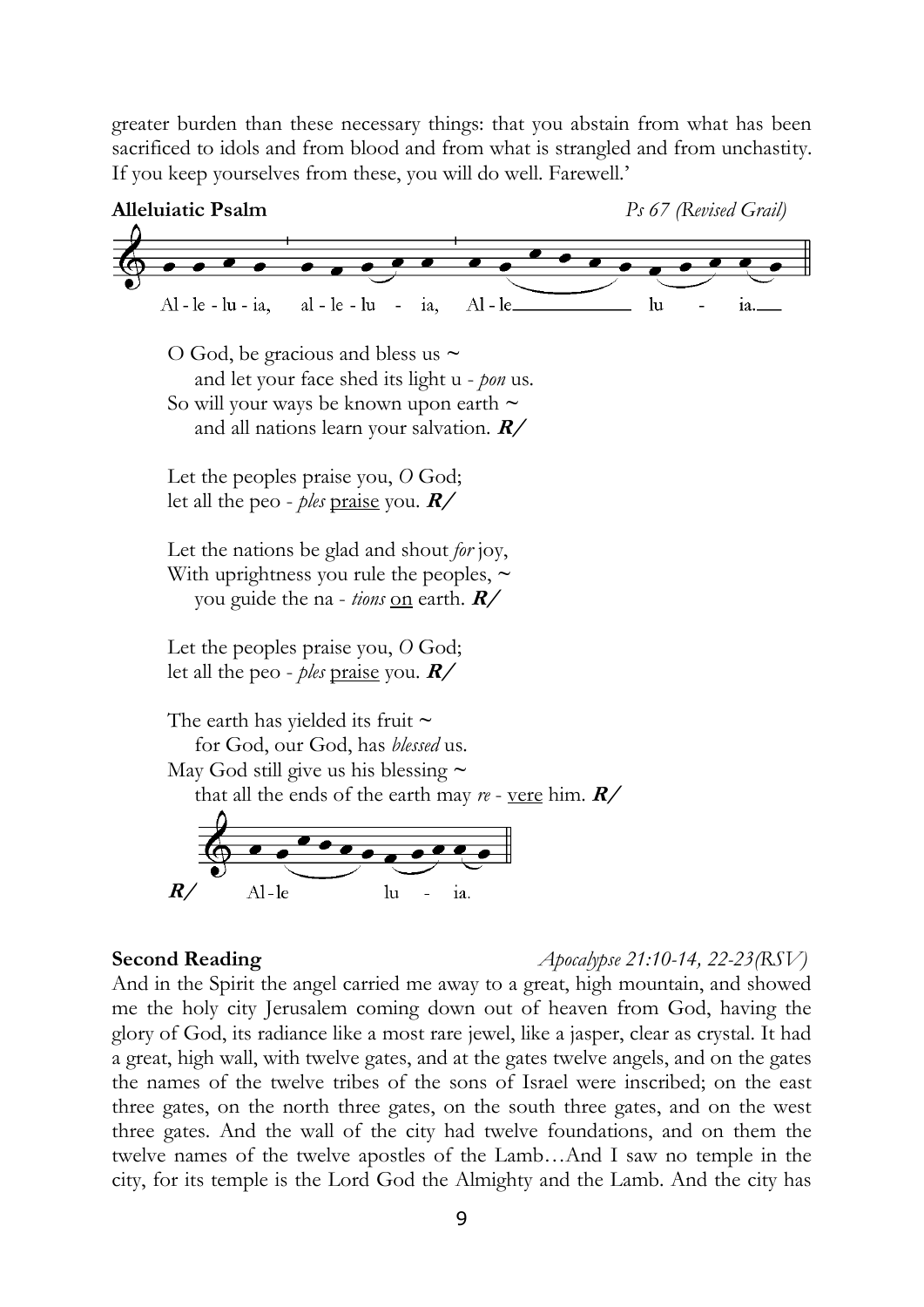no need of sun or moon to shine upon it, for the glory of God is its light, and its lamp is the Lamb.

### **Gospel Acclamation**



 *Je - sus* said: 'If anyone loves me he will keep *my* word, and my Father will love him, and we shall *come* to him.'

### **Gospel** *John 14:23-29 (RSV)*

Jesus said to his disciples, 'If a man loves me, he will keep my word, and my Father will love him, and we will come to him and make our home with him. He who does not love me does not keep my words; and the word which you hear is not mine but the Father's who sent me. 'These things I have spoken to you, while I am still with you. But the Counsellor, the Holy Spirit, whom the Father will send in my name, he will teach you all things, and bring to your remembrance all that I have said to you. Peace I leave with you; my peace I give to you; not as the world gives do I give to you. Let not your hearts be troubled, neither let them be afraid. You heard me say to you, `I go away, and I will come to you.' If you loved me, you would have rejoiced, because I go to the Father; for the Father is greater than I. And now I have told you before it takes place, so that when it does take place, you may believe.

### **Prayer over the Offerings**

May our prayers rise up to you, O Lord, together with the sacrificial offerings, so that, purified by your graciousness, we may be conformed to the mysteries of your mighty love. Through Christ our Lord.

### **Preface** *(De vita nova in Christo)*

It is truly right and just, our duty and our salvation, at all times to acclaim you, O Lord, but in this time above all to laud you yet more gloriously, when Christ our Passover has been sacrificed. Through him the children of light rise to eternal life and the halls of the heavenly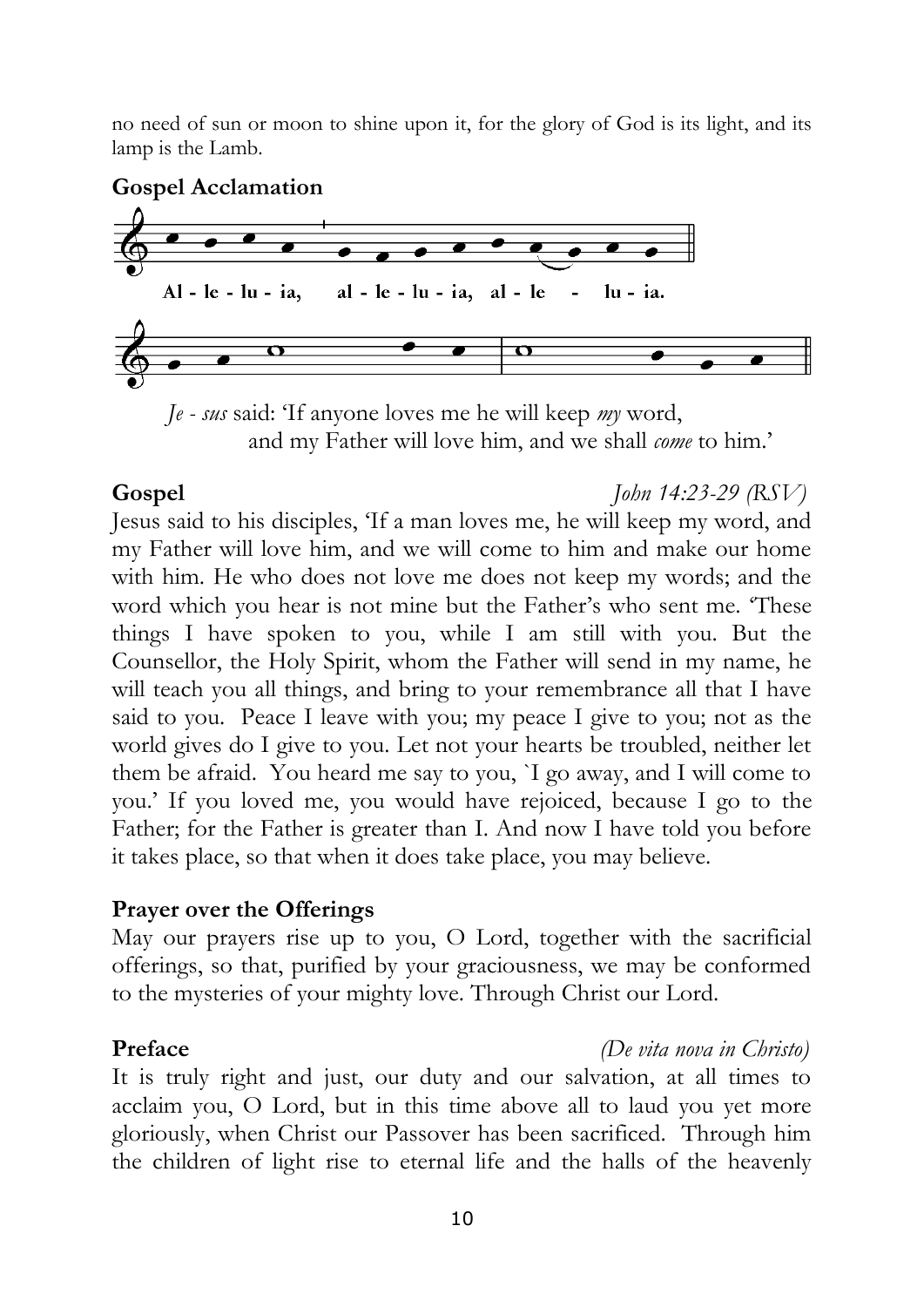Kingdom are thrown open to the faithful; for his Death is our ransom from death, and in his rising the life of all has risen. Therefore, overcome with paschal joy, every land, every people exults in your praise, and even the heavenly Powers, with the angelic hosts, sing together the unending hymn of your glory, as they acclaim: Holy, holy, holy *&c.*

Communion Antiphon *Si diligitis me* If you love me, keep my commandments, says the Lord, and I will ask the Father and he will send you another Paraclete, to abide with you for ever, alleluia.

### **Prayer after Communion**

Almighty ever-living God, who restore us to eternal life in the Resurrection of Christ, increase in us, we pray, the fruits of this paschal Sacrament and pour into our hearts the strength of this saving food. Through Christ our Lord.

### **Scripture Reading (Easter Week 6)**

| Monday    | Acts 16:11-15                    | John $15:26 - 16:4$ |
|-----------|----------------------------------|---------------------|
| Tuesday   | Acts 16:22-34                    | John 16:5-11        |
| Wednesday | Acts 17:15, $22 - 18:1$          | John 16:12-15       |
|           | <b>ASCENSION (C) Acts 1:1-11</b> |                     |
|           | Hebrews 9:24-28; 10:19-23        | Luke 24:46-53       |
| Friday    | Acts 18:1-18                     | John 16:16-23       |
| Saturday  | Acts 18:23-28                    | John 16:23-28       |
|           | <b>SEVENTH SUNDAY OF EASTER</b>  |                     |
|           | Acts 7:55-60                     |                     |
|           | Apocalypse 22:-12-14, 16-17, 20  | John 17:20-26       |

*Revised Standard Version Bible, Ignatius Edition*, copyright © 2006, by the Division of Christian Education, National Council of the Churches of Christ in the United States of America.

*The Revised Grail Psalms* Copyright © 2010, Conception Abbey/The Grail, administered by GIA Publications, Inc., www.giamusic.com All rights reserved.

The English translation and chants of the Roman Missal © 2010, International Commission on English in the Liturgy Corporation. All rights reserved.

Calamus Licence 2438 CCLI Church Copyright 20498 CCLI Music Reproduction Licence 490994 (size category B)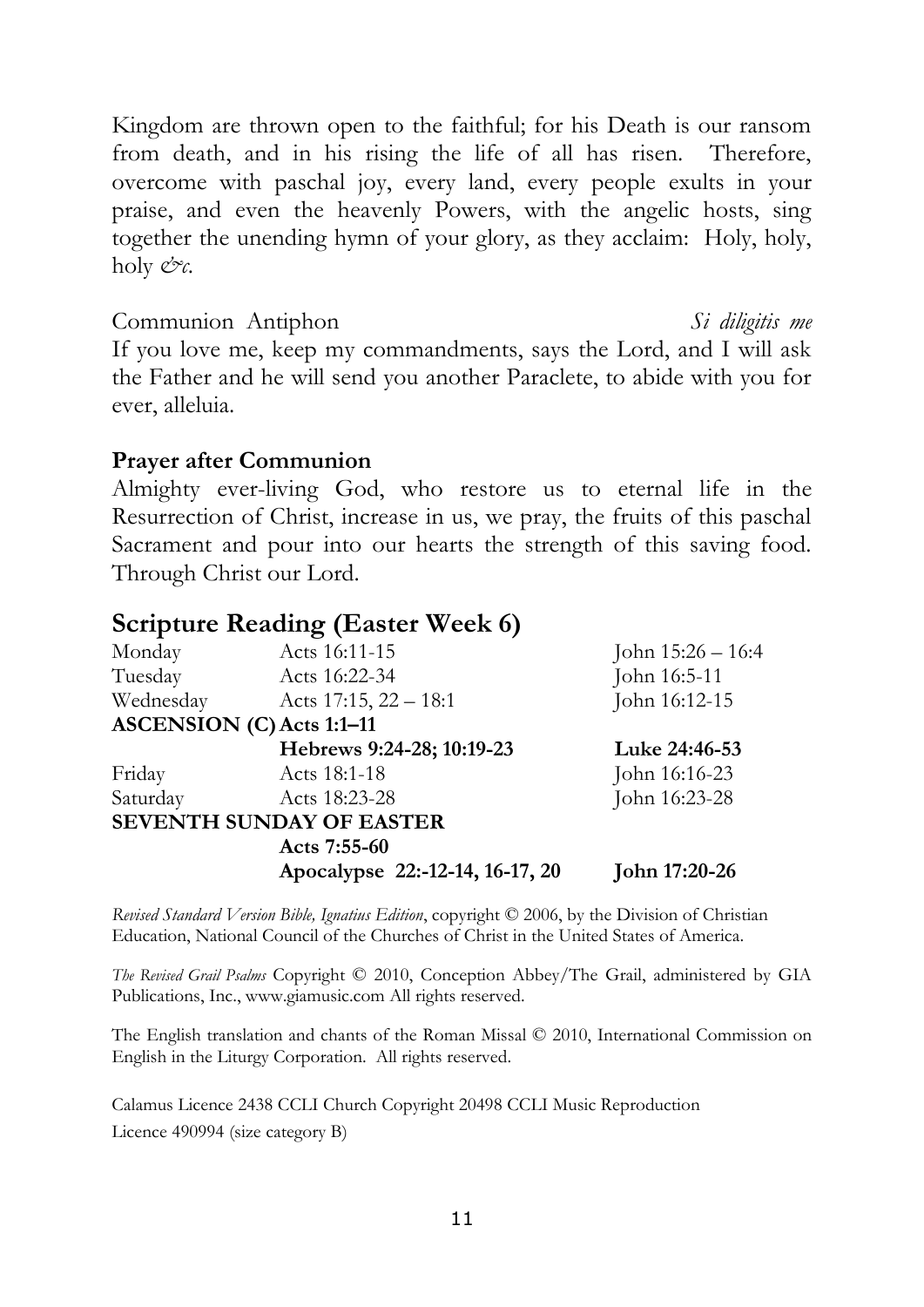

**\_\_\_\_\_\_\_\_\_\_\_\_\_\_\_\_\_**

Joy to thee, O Queen of heaven, alleluia. he whom thou wast meet to bear, alleluia. as he promised hath arisen, alleluia. pour for us to God thy prayer, alleluia.

*V/* Rejoice and be glad, O Virgin Mary, alleluia: *R/* **for the Lord has risen indeed, alleluia.**

**\_\_\_\_\_\_\_\_\_\_\_\_\_\_\_\_\_**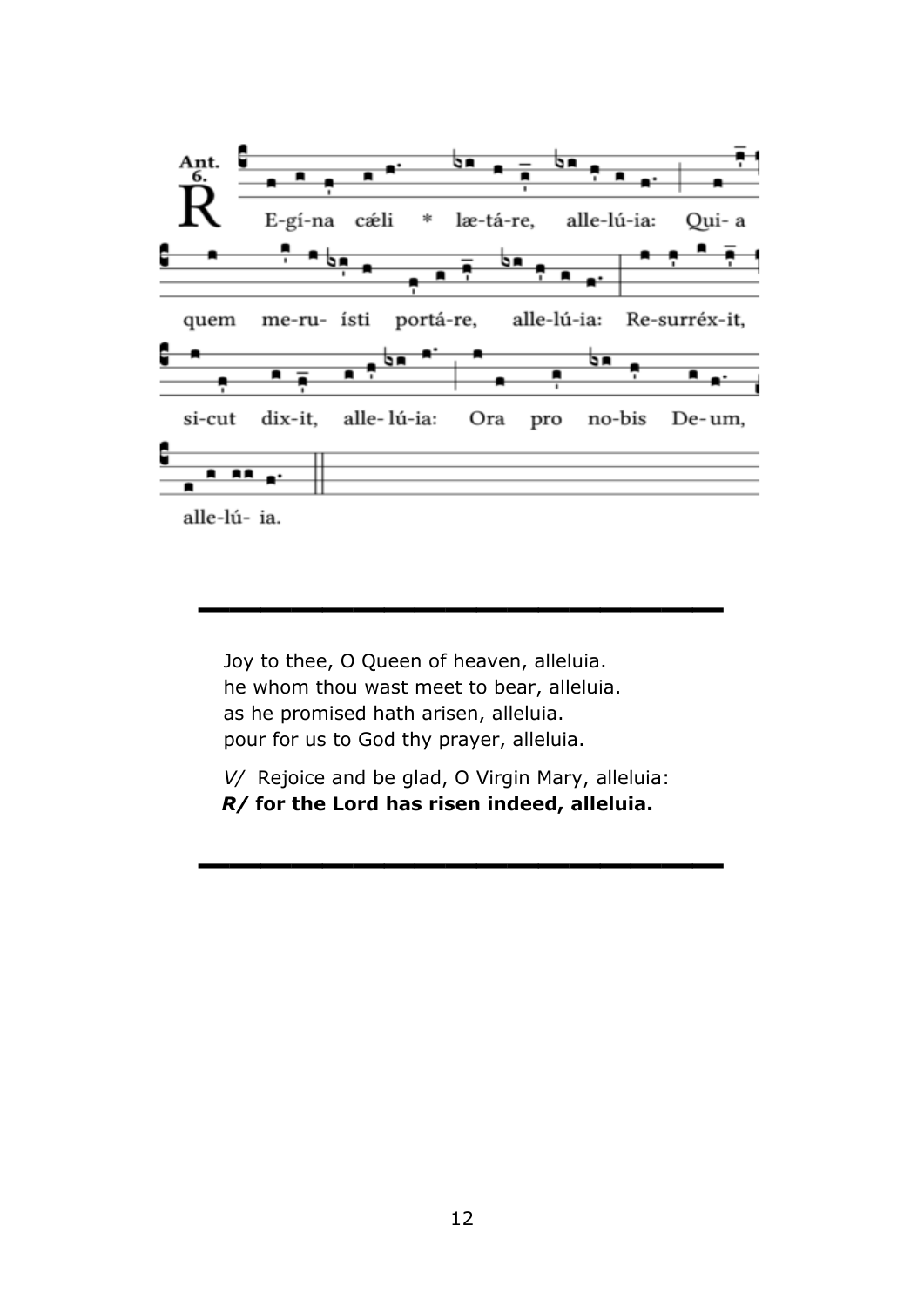# **FOOD FOR THE JOURNEY**

## **23rd– 27th May 2021**

**\_\_\_\_\_\_\_\_\_\_\_\_\_\_\_\_\_\_\_\_\_\_\_\_\_\_\_\_\_\_\_\_\_\_\_\_\_\_\_\_\_\_\_** 

## **Monday in the Sixth Week of Easter**

### **23rd May 2022**

### **Collect**

GRANT, O merciful God, that we may experience at all times the fruit produced by the Paschal observances. Through our Lord Jesus Christ, your Son, who lives and reigns with you in the unity of the Holy Spirit, God, for ever and ever. Amen.

**Reading** *John 15:26 – 16:4 (RSV)* 

### *The Spirit of Truth will bear witness to the Risen Lord*

Jesus said to his disciples: 'When the Counsellor comes, whom I shall send to you from the Father, even the Spirit of truth, who proceeds from the Father, he will bear witness to me; **27** and you also are witnesses, because you have been with me from the beginning. **16** 'I have said all this to you to keep you from falling away. **2** They will put you out of the synagogues; indeed, the hour is coming when whoever kills you will think he is offering service to God. **3** And they will do this because they have not known the Father, nor me. **4** But I have said these things to you, that when their hour comes you may remember that I told you of them.'

### **Reflection**

### *The Spirit of Truth*

TODAY'S Gospel continues with the Lord's teaching about the Holy Spirit, the Paraclete – translated variously as Counsellor, Comforter and Advocate. I think we can see once more that 'Advocate' is probably the closest translation because the Holy Spirit is the one who 'bears witness to' Christ and assists Christ's followers also to be 'witnesses'. This is not a new idea. We recall a phrase from the Advent Prose. 'You are my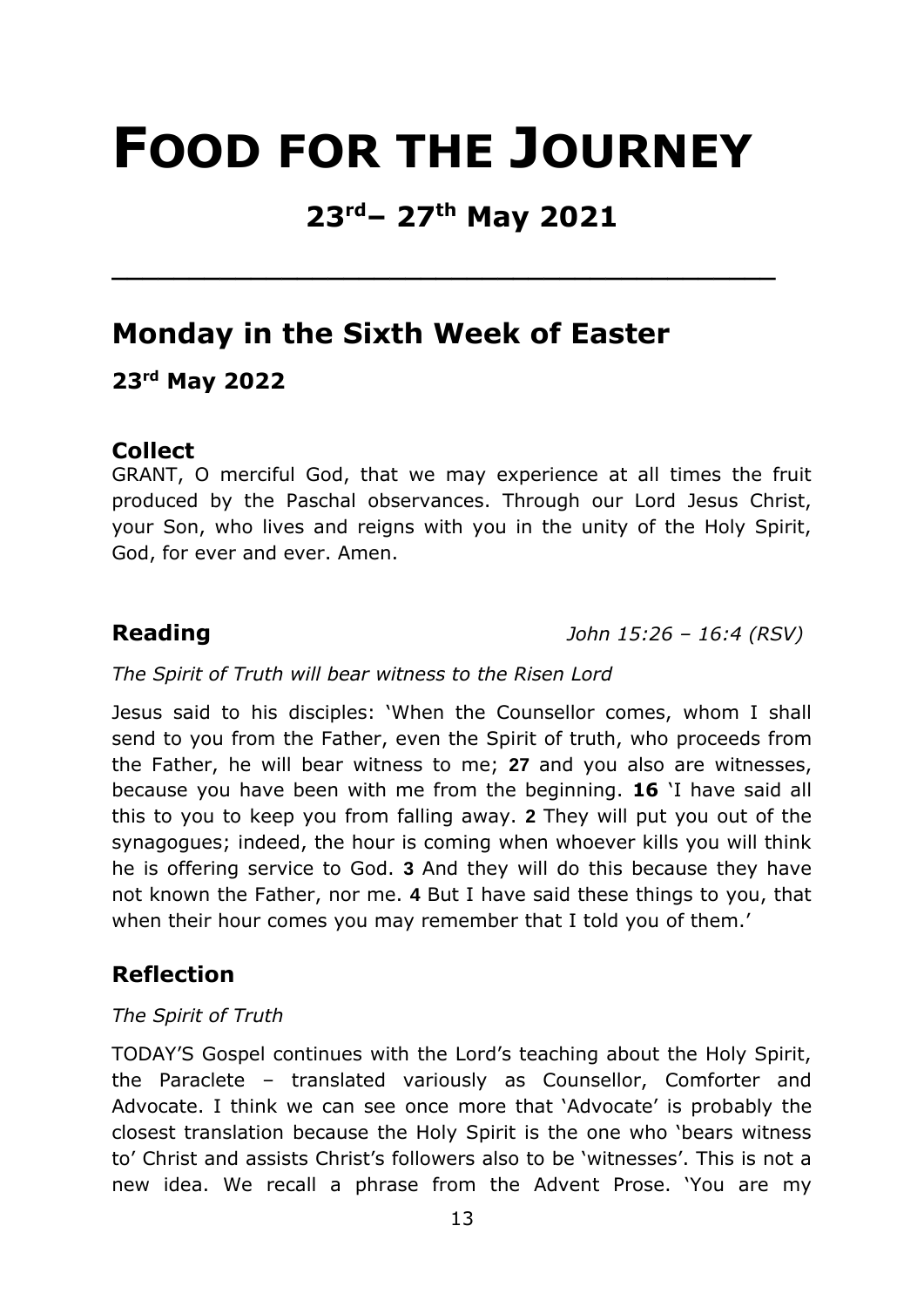witnesses,' says the LORD, 'and my servant whom I have chosen' (Isaiah 43:10). The vocation of God's servant-people is to be witnesses to the Gospel. It is a costly vocation. As the Lord makes clear, some will lose their lives bearing witness in this way.

The three days – Monday, Tuesday, Wednesday – leading to Ascension Day, which is now on Thursday, used to be known as 'Rogation Days', days originally part of the Calendar of Pagan Rome, praying for good weather and a successful harvest. Many of us, living, as we do, in a rural parish, will want to remember this older meaning, especially as we reflect, more than we usually have to, on how dependent we are on the natural world in which we live.

## **Tuesday in the Sixth Week of Easter**

### **24th May 2022**

### **Collect**

Grant, almighty and merciful God, that we may in truth receive a share in the resurrection of Christ, your Son, who lives and reigns with you in the unity of the Holy Spirit, God, for ever and ever. Amen.

**Reading** *Acts 16:22-34 (RSV)*

### *Paul and Silas escape from jail*

**<sup>22</sup>** The crowd in Philippi joined in attacking Paul and Silas; and the magistrates tore the garments off them and gave orders to beat them with rods. **<sup>23</sup>** And when they had inflicted many blows upon them, they threw them into prison, charging the jailer to keep them safely. **<sup>24</sup>** Having received this charge, he put them into the inner prison and fastened their feet in the stocks.

**<sup>25</sup>** But about midnight Paul and Silas were praying and singing hymns to God, and the prisoners were listening to them, **<sup>26</sup>** and suddenly there was a great earthquake, so that the foundations of the prison were shaken; and immediately all the doors were opened and every one's fetters were unfastened. **<sup>27</sup>** When the jailer woke and saw that the prison doors were open, he drew his sword and was about to kill himself, supposing that the prisoners had escaped. **<sup>28</sup>** But Paul cried with a loud voice, 'Do not harm yourself, for we are all here.' **<sup>29</sup>** And he called for lights and rushed in, and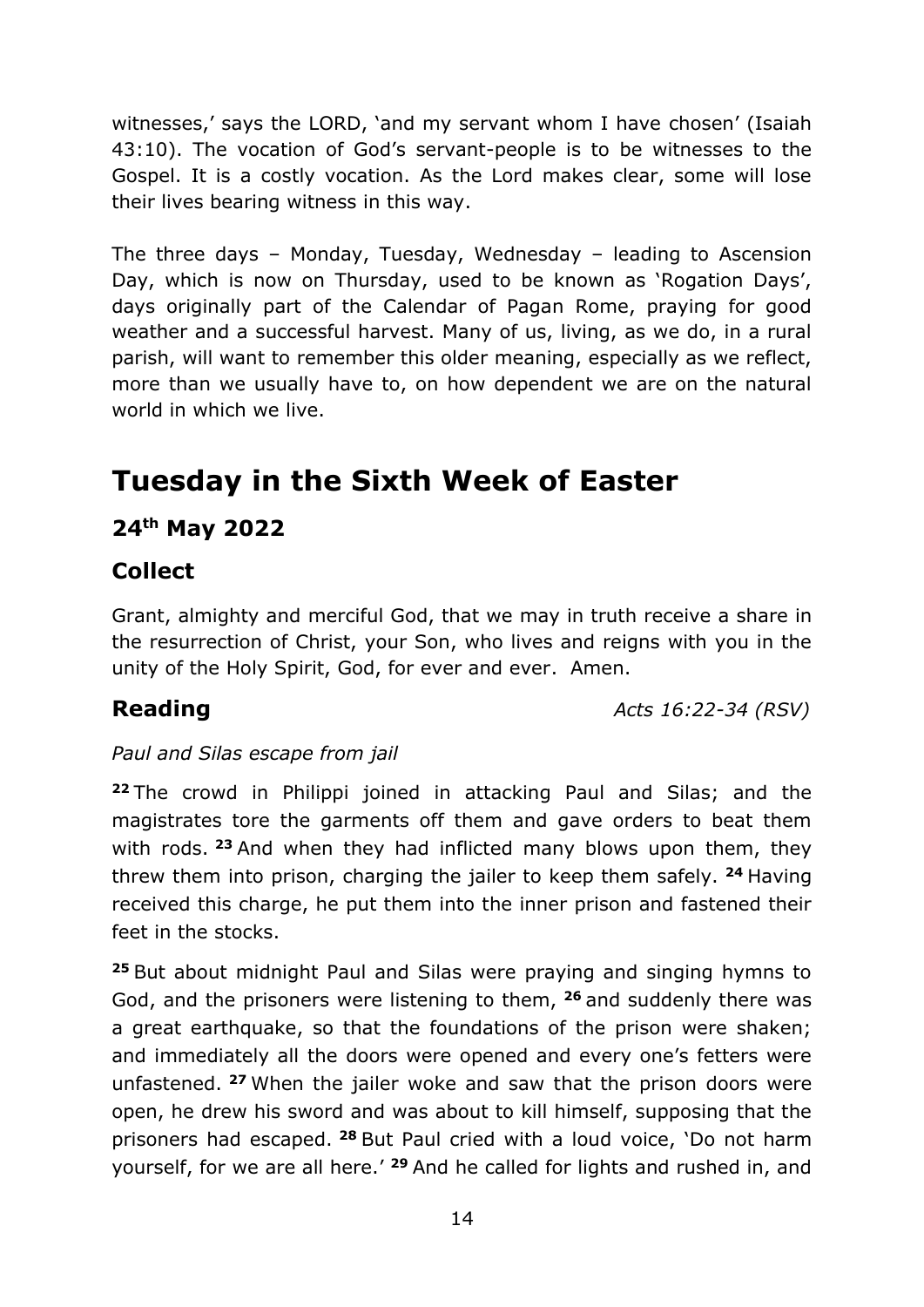trembling with fear he fell down before Paul and Silas, **<sup>30</sup>** and brought them out and said, 'Men, what must I do to be saved?' **<sup>31</sup>** And they said, 'Believe in the Lord Jesus, and you will be saved, you and your household.' **<sup>32</sup>** And they spoke the word of the Lord to him and to all that were in his house. **<sup>33</sup>** And he took them the same hour of the night, and washed their wounds, and he was baptized at once, with all his family. **<sup>34</sup>** Then he brought them up into his house, and set food before them; and he rejoiced with all his household that he had believed in God.

### **Reflection**

### *'Believe in the Lord Jesus and you will be saved'*

THE 'Lockdown' drew attention to a particular term – the household – not usually in very common use. Married couples, families, and various domestic arrangements are part of everyday experience but how often have we drawn attention to 'the household'? It is a biblical term – maybe 120 references, a third of them in the New Testament – and usually referring to a decidedly patriarchal arrangement in which a man presides over his household. On three occasions we are interested to discover that 'household' is a term for the Church. The Church is 'the household of faith' (Gal 6:10). It is 'the household of God' (Eph 2:15 and 1 Tim 3:15). This sense of us all being together in God's household is a major incentive for looking after one another – and others. 'As we have opportunity', says Gal 6:10, 'let us do good to everyone, especially to those who are of the household of faith'.

So, as we became more aware of the 'household' – those with whom we share a house – we need to look beyond to 'the household of God' with whom we long to share the gift of Holy Communion, itself a major fruit but not the main or sole fruit – of Holy Mass. But we need also to reflect on our own households – whether there are many or few – and, if we live alone, on our less visible links with others, our families and friends, our loved ones living and departed.

But a word about the patriarchy bit…. We notice that, though things are cast in a pre-modern understanding of patriarchy – with the man having the franchise, the ownership, and the revenue, the Bible is always careful to talk about the duties of marriage partners to each other and to those who depend on them. Furthermore, as the story of the Jailer this morning shows, the conversion of a man is the salvation of his household.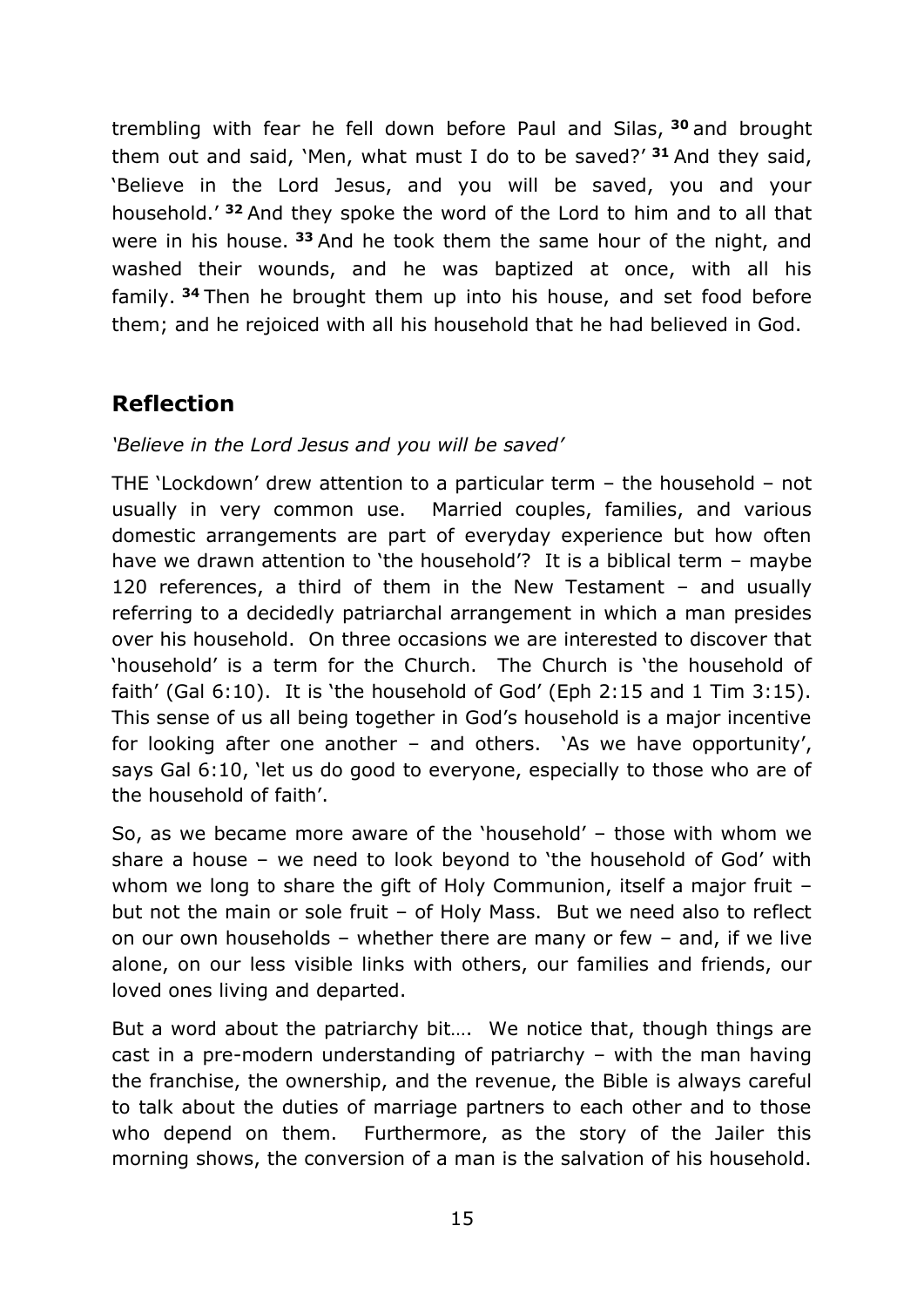Neither is this just that way round. As I used to look round the congregation, before the 'Lockdown' and, as I pray, I shall once more soon look round again, I see quite a few women whose faith is – or will be - please God, the salvation of their household.

## **Wednesday in the Sixth Week of Easter**

### **25th May 2022**

### **Collect**

Grant, we pray, O Lord, that, as we celebrate in mystery the solemnities of your Son's Resurrection, so, too, we may be worthy to rejoice at his coming with all the saints. Through our Lord Jesus Christ, your Son, who lives and reigns with you in the unity of the Holy Spirit, God, for ever and ever. Amen.. Amen.

**Reading** *Acts 16:22-34 (RSV)*

### *Paul in Athens*

**<sup>15</sup>** Those who conducted Paul brought him as far as Athens; and receiving a command for Silas and Timothy to come to him as soon as possible, they departed….. **<sup>22</sup>** So Paul, standing in the middle of the Are-op′agus, said: 'Men of Athens, I perceive that in every way you are very religious. **<sup>23</sup>** For as I passed along, and observed the objects of your worship, I found also an altar with this inscription, 'To an unknown god.' What therefore you worship as unknown, this I proclaim to you. **<sup>24</sup>** The God who made the world and everything in it, being Lord of heaven and earth, does not live in shrines made by man, **<sup>25</sup>** nor is he served by human hands, as though he needed anything, since he himself gives to all men life and breath and everything. **<sup>26</sup>** And he made from one every nation of men to live on all the face of the earth, having determined allotted periods and the boundaries of their habitation, **<sup>27</sup>** that they should seek God, in the hope that they might feel after him and find him. Yet he is not far from each one of us, **<sup>28</sup>** for

'In him we live and move and have our being';

as even some of your poets have said,

'For we are indeed his offspring.'

**<sup>29</sup>** Being then God's offspring, we ought not to think that the Deity is like gold, or silver, or stone, a representation by the art and imagination of man. **<sup>30</sup>** The times of ignorance God overlooked, but now he commands all men everywhere to repent, **<sup>31</sup>** because he has fixed a day on which he will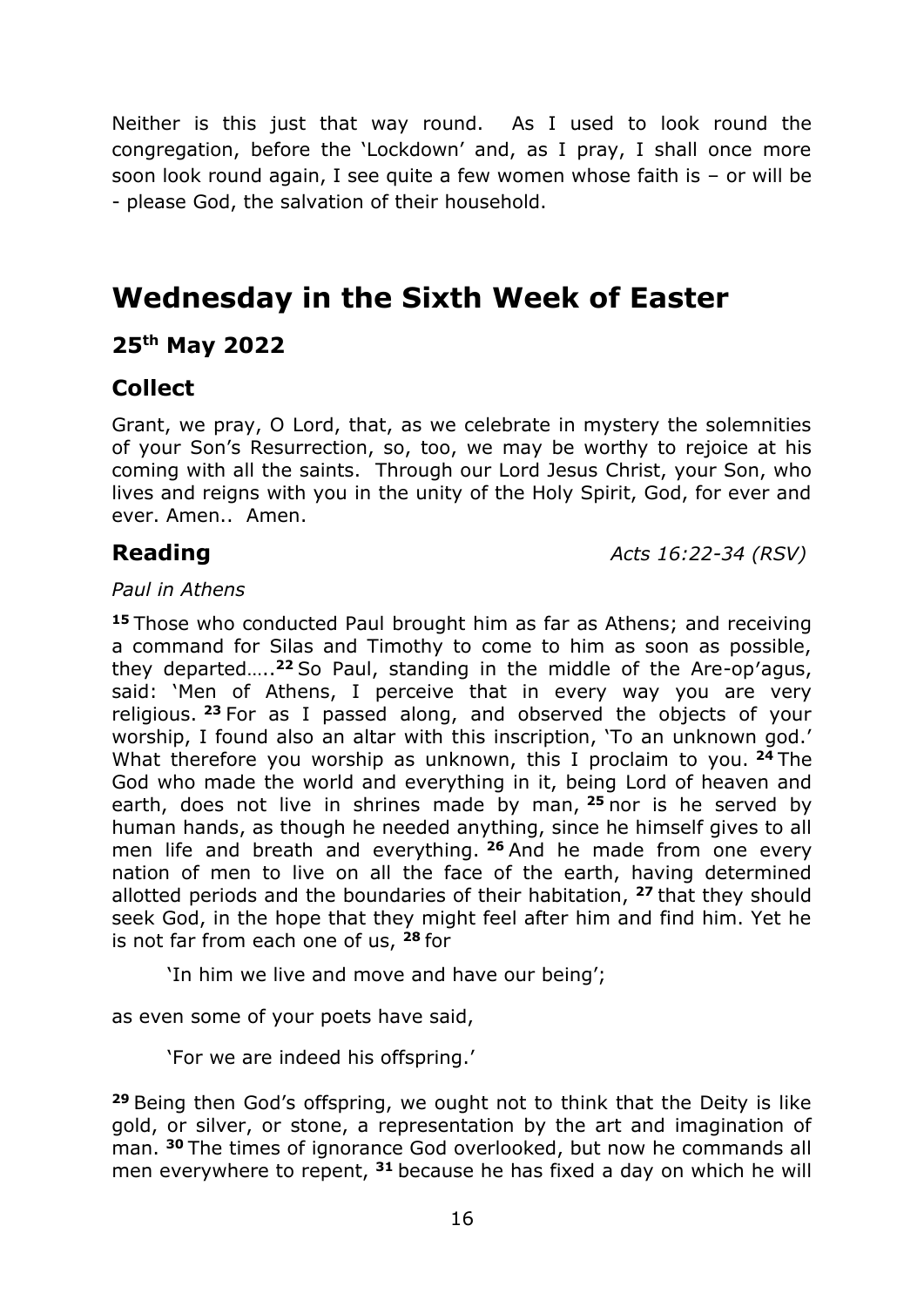judge the world in righteousness by a man whom he has appointed, and of this he has given assurance to all men by raising him from the dead.'

**<sup>32</sup>** Now when they heard of the resurrection of the dead, some mocked; but others said, 'We will hear you again about this.' **<sup>33</sup>** So Paul went out from among them. **<sup>34</sup>** But some men joined him and believed, among them Dionys′ius the Are-op′agite and a woman named Dam′aris and others with them. **18** After this he left Athens and went to Corinth.

### **Reflection**

**PAUL'S** preaching to the Men of Athens is a scene in which a Jewish prophet confronts, and engages in dialogue with, the cultured philosophers of the Gentile world. 'Areopogus' might be the place – Mars Hill – or it may be the meeting-place of the learned. These include Epicureans and Stoics. Both schools had about three centuries of learning: the Epicureans were happy to disregard religious explanations; the Stoics were pious but not in ways which would lead them to take seriously the claims of a crucified Jew.

What is fascinating about the encounter is, first, that, in neither the Jewish academic world nor in Gentile circles, does Christianity cut through. We are familiar enough nowadays with clever people discounting the Gospel message but it is rather astonishing to see how influential Christianity has been, throughout the known world since the fourth century. The second thing that is fascinating is that St Luke, the author of Acts, hardly grapples with pagan philosophy beyond reflecting that the 'statue to an unknown God, on which Paul bases his message, is the one 'in [whom] we live and move and have our being'. Typical of Jewish thought, the thing that Paul fixes on is the idolatry of the Gentile world. 'Being God's…offspring, we ought not to think that the Deity is like gold, or silver, or stone, a representation by the art and imagination of man.'

The crisis point in the encounter with the Men of Athens is when Paul mentions the Resurrection of the Dead. Some mock. Others reserve judgment until they hear more. A group – presumably small, because we hear no more about them, and they are sufficiently small for a couple of names to be singled out – repent and believe the Gospel. What we can take away from this encounter is that there is nothing new under the sun. Our proclamation of the Gospel will be hard going when we are with those whose academic defences are in place. Some will mock. Many will profess to be agnostic – not knowing what to make of it and perhaps thinking that it is not possible to be anything other than uncertain of what to make of it. A few will hear the Gospel and take its Good News to heart, especially its Good News that, in Christ, we share the hope of the Resurrection.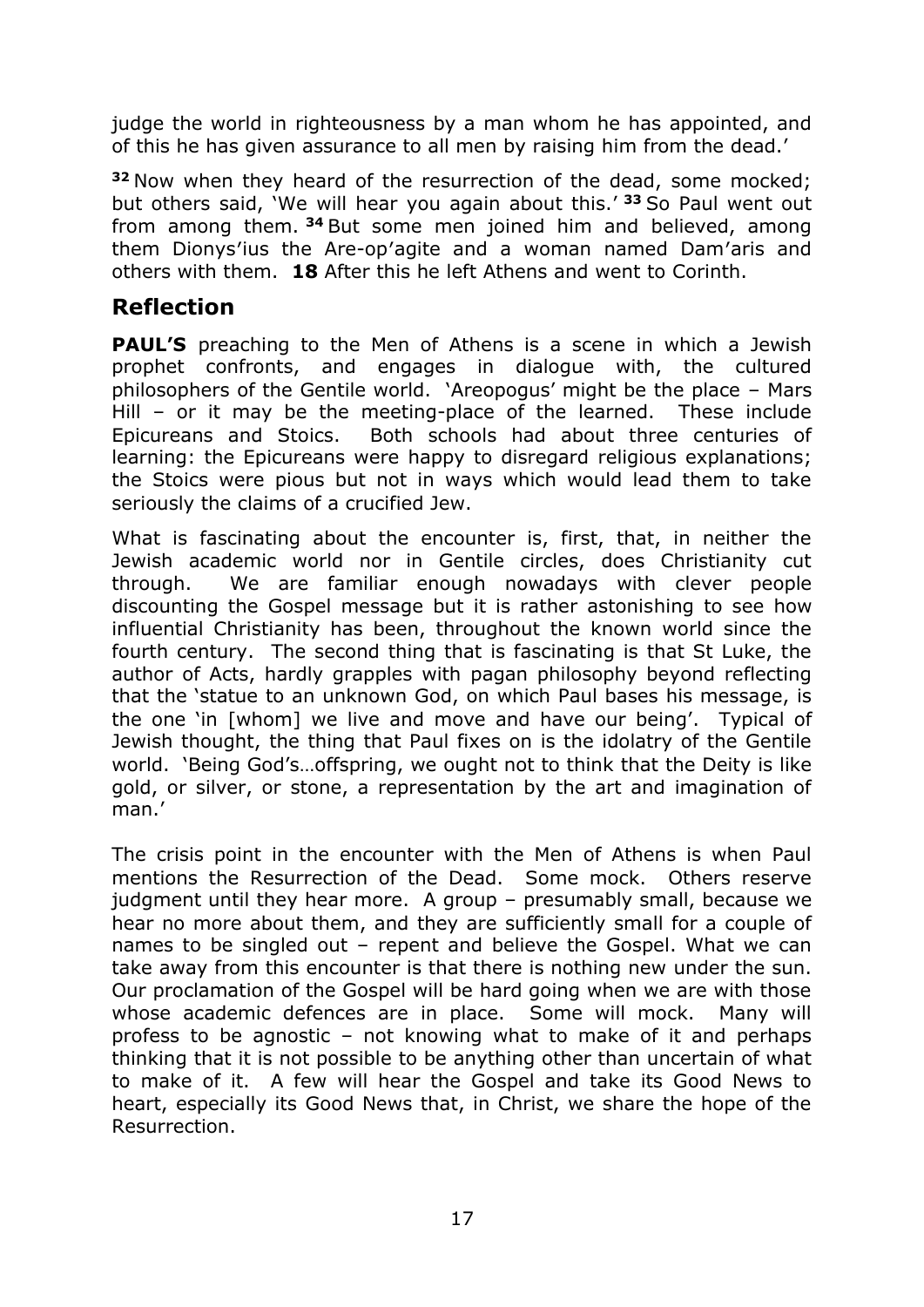# **East Hendred Catholic Parish**



**The Ascension of the Lord (A)** 

**26th May 2022**

**Antiphons,**

**Prayers and Readings**

### **Entrance Antiphon** *Viri Galilæi*

Men of Galilee, why gaze in wonder at the heavens? This Jesus whom you saw ascending into heaven will return as you saw him go, alleluia.

**\_\_\_\_\_\_\_\_\_\_\_\_\_\_\_\_\_\_\_\_\_\_\_\_\_\_\_\_\_\_\_\_\_\_\_\_\_\_\_\_\_\_\_\_\_\_\_\_\_\_**

*Acts 1:11* 

### **Collect**

Grant, we pray, almighty God, that we, who believe that your Only Begotten Son, our Redeemer, ascended this day to the heavens, may in spirit dwell already in heavenly realms. Who lives and reigns with you in the unity of the Holy Spirit, God, for ever and ever. Amen.

### **First Reading** *Acts 1:1-11(RSV)*

In the first book, O Theoph'ilus, I have dealt with all that Jesus began to do and teach, until the day when he was taken up, after he had given commandment through the Holy Spirit to the apostles whom he had chosen. To them he presented himself alive after his passion by many proofs, appearing to them during forty days, and speaking of the kingdom of God. And while staying with them he charged them not to depart from Jerusalem, but to wait for the promise of the Father, which, he said, 'you heard from me, for John baptized with water, but before many days you shall be baptized with the Holy Spirit.' So when they had come together, they asked him, 'Lord, will you at this time restore the kingdom to Israel?' He said to them, 'It is not for you to know times or seasons which the Father has fixed by his own authority. But you shall receive power when the Holy Spirit has come upon you; and you shall be my witnesses in Jerusalem and in all Judea and Sama'ria and to the end of the earth.' And when he had said this, as they were looking on, he was lifted up, and a cloud took him out of their sight. And while they were gazing into heaven as he went, behold, two men stood by them in white robes, and said,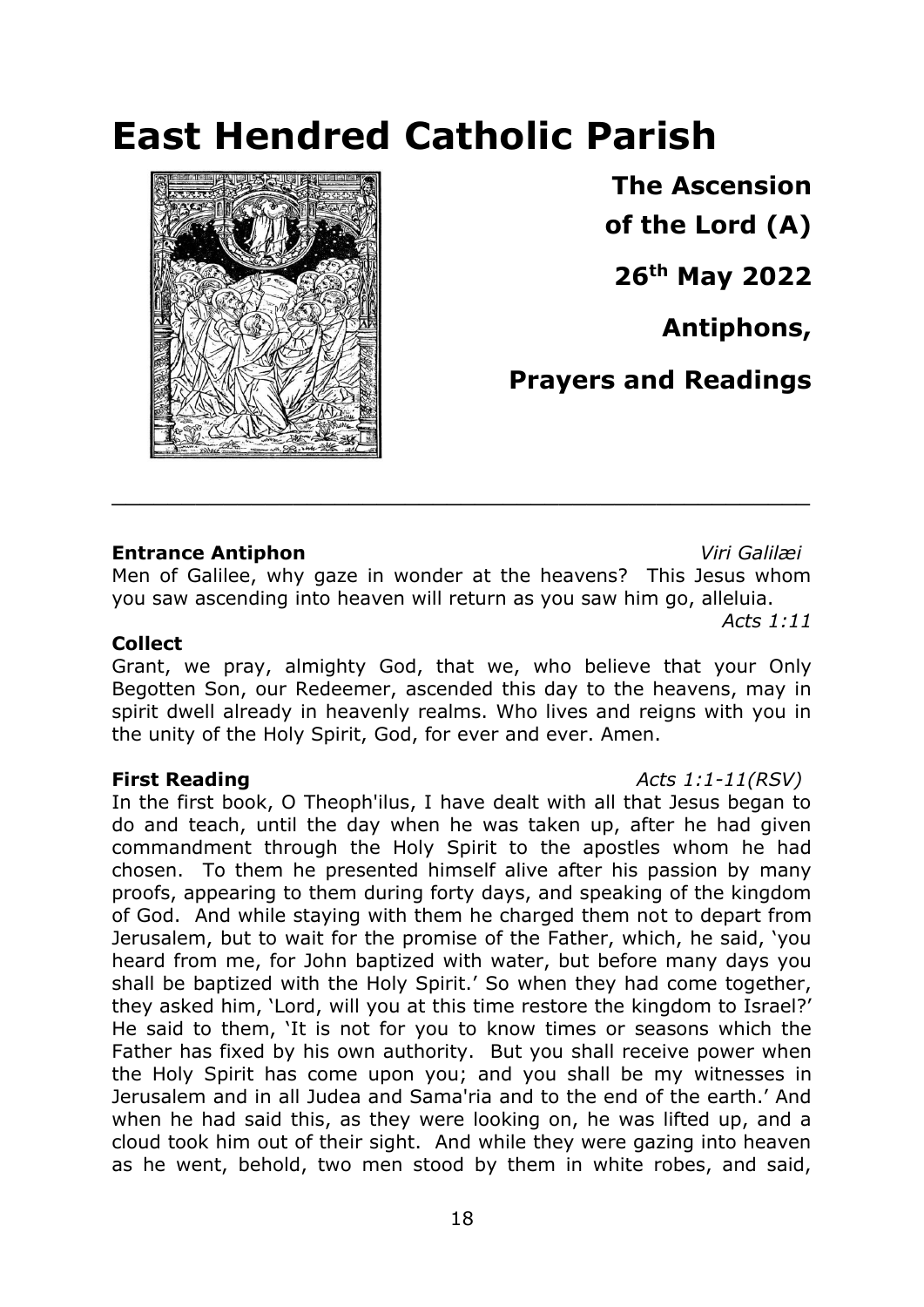'Men of Galilee, why do you stand looking into heaven? This Jesus, who was taken up from you into heaven, will come in the same way as you saw him go into heaven.'

### **Alleluiatic Psalm** *Ps 47*

### *R/* **Alleluia**

Clap your hands, all peoples, alleluia. Shout to God with loud songs of joy! alleluia.*R/*

For the Lord, the Most High, is to be feared, alleluia. a great king over all the earth, alleluia. *R/*

God has gone up with a shout, alleluia. The Lord with the sound of a trumpet, alleluia. *R/*

Sing praises to God, sing praises! alleluia. Sing praise to our king, sing praise! alleluia. *R/*

For God is the king of all the earth, alleluia. Sing praises with a psalm, alleluia.*R/*

God reigns over the nations, alleluia. God sits on his holy throne, alleluia.*R/*

**Second Reading** *Ephesians 1:17-23(RSV)*

May the God of our Lord Jesus Christ, the Father of glory, give you a spirit of wisdom and of revelation in the knowledge of him, <sup>18</sup> having the eyes of your hearts enlightened, that you may know what is the hope to which he has called you, what are the riches of his glorious inheritance in the saints,  $19$  and what is the immeasurable greatness of his power in us who believe, according to the working of his great might <sup>20</sup> which he accomplished in Christ when he raised him from the dead and made him sit at his right hand in the heavenly places,  $21$  far above all rule and authority and power and dominion, and above every name that is named, not only in this age but also in that which is to come; <sup>22</sup> and he has put all things under his feet and has made him the head over all things for the church, <sup>23</sup> which is his body, the fulness of him who fills all in all..

### **Gospel Acclamation**

*R/* Alleluia, **alleluia.**

Go, make disciples of all nations; I am with you always; yes, to the end of time.

### *R/* **Alleluia, alleluia.**

### **Gospel** *Matthew 28:16-20 (RSV)*

The eleven disciples went to Galilee, to the mountain to which Jesus had directed them. <sup>17</sup> And when they saw him they worshipped him; but some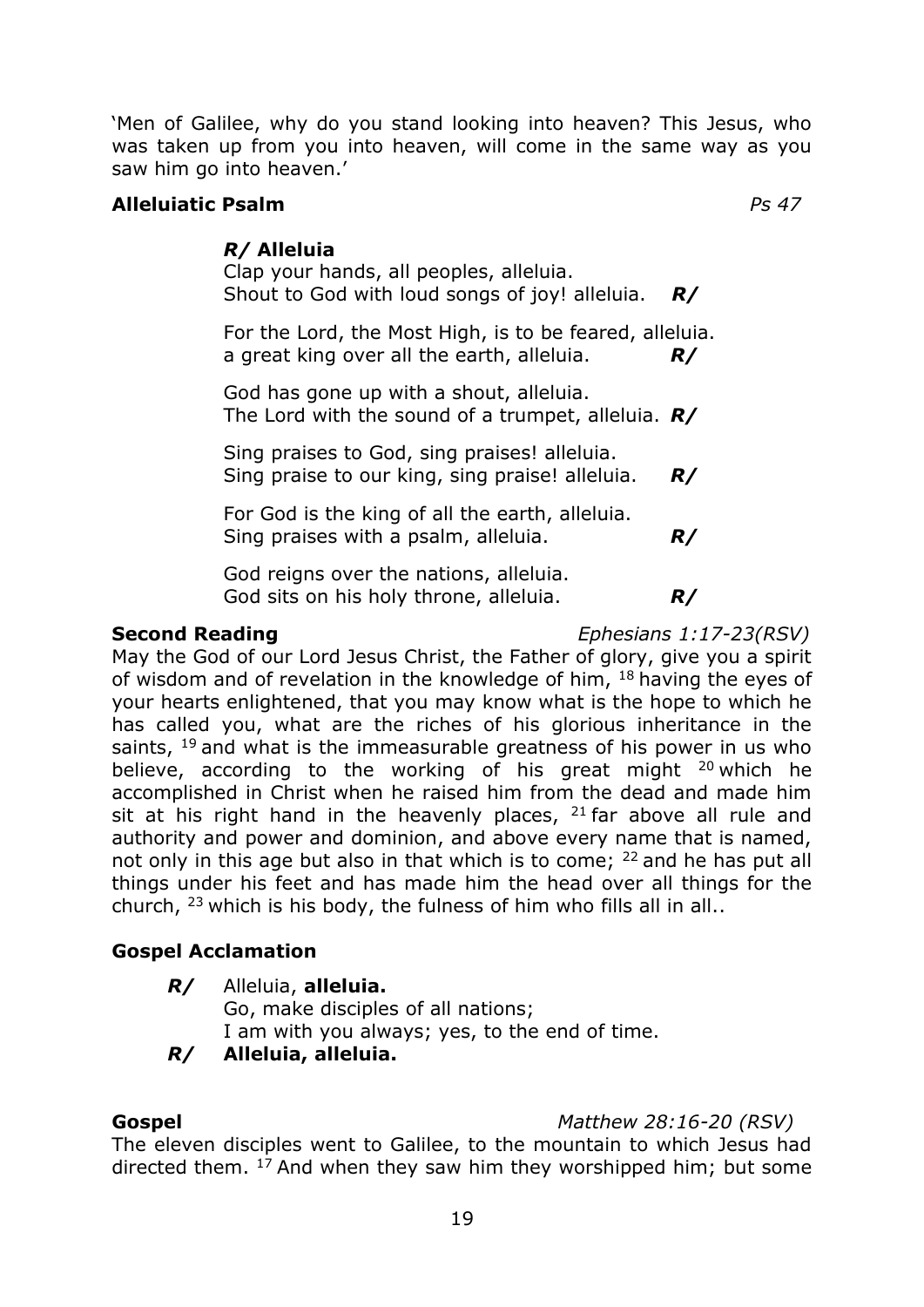doubted. <sup>18</sup> And Jesus came and said to them, 'All authority in heaven and on earth has been given to me. <sup>19</sup> Go therefore and make disciples of all nations, baptizing them in the name of the Father and of the Son and of the Holy Spirit,  $20$  teaching them to observe all that I have commanded you; and behold, I am with you always, to the close of the age.'

### **Reflection**

*What comes down must go up….*

**IT WAS** all very simple when the Gospels were first written down: heaven is up there and earth is down here. At Christmas we sing 'He came down to earth from heaven' and today, Ascension Day, we sing 'Hail! the day that sees him rise, to his throne beyond the skies. Christ, the Lamb for sinners given, enters now the highest heaven.' We often say 'what goes up must come down' – a bit of a comfort when a ball gets temporarily stuck in the branches of a tree. Perhaps we ought also to say that, 'when it comes to God, what comes down must go up'. God came down from heaven and became a human being – just like us, without the sins and the mistakes  $-$  so that we can go up to heaven  $-$  just like God, so without sins and mistakes.

What's made this very simple message a bit harder to understand is that – unlike Mrs Alexander and Charles Wesley who wrote those old and much-loved hymns a very long time ago – we do know that it's not all about coming down and going up. If a football team does badly, it faces 'relegation' – a posh word for 'going down'. If it does well, it faces 'promotion' – a posh word for going up in the league tables. The 'going up' and 'coming down' work well as images. Prices go up and come down. The marks we get for our work go up and come down.

How we deal with this change of understanding about how the universe works does depend on other things too. I am old enough to remember who orbited the earth in a space capsule in April 1961: the first man in space. He was a Russian. Eight years later I watched Apollo 11 in 1969 do the first manned moon landing. The crew got out and walked about on the surface of the moon. If I remember rightly, the Russian mission 'proved' that there was no heaven up there. The Americans, Neil Armstrong and Buzz Aldrin, looked out from their space craft at the earth, some distance away from them in space and recited the first verse of the Bible. 'In the beginning, God created the heavens and the earth'. So we are not going to get to the bottom of things with science and exploration. They teach us what there is and how it works. What we need to find out is why things are as they are and why they work that way.

There is a very good word for the fact that God became fully human in Jesus' incarnation and we become fully divine in Jesus' ascension. That word is 'atonement' – 'at-one-ment'. If you make French dressing, there is no hiding the fact that oil and vinegar are very different and you start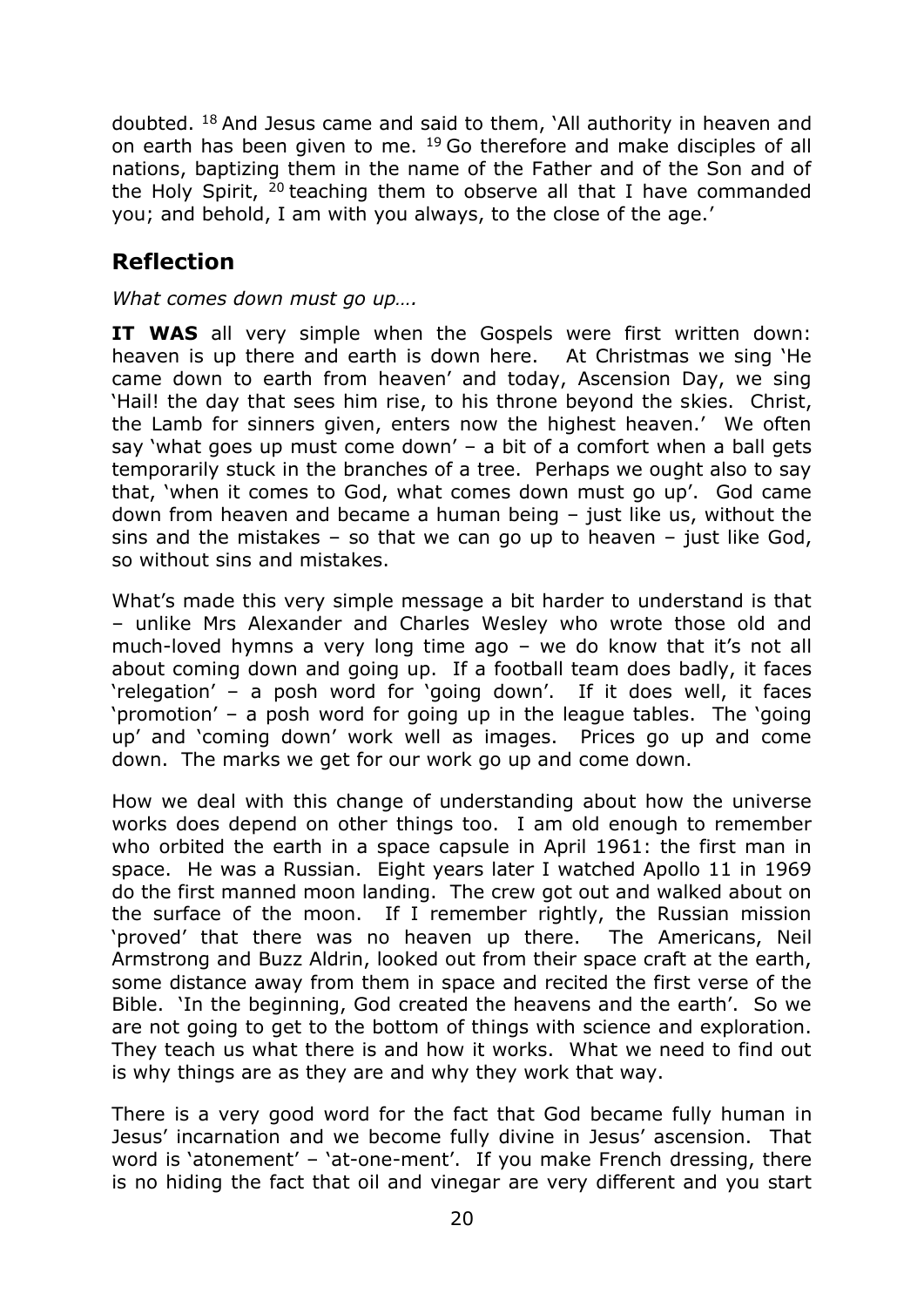out with them being different, and without a bit of care, they separate out again. But, mixed together, they become a very nice dressing for your salad, with a few fancy bits thrown in. In the ascension of Jesus we are made one with God. Like the prayer the priest says at the altar during mass: 'by the mystery of this water and wine, may we come to share in the divinity of Christ who humbled himself to share in our humanity'. What comes down must go up….

### **Prayer over the Offerings**

We offer sacrifice now in supplication, O Lord, to honour the wondrous Ascension of your Son: grant, we pray, that through this most holy exchange we, too, may rise up to the heavenly realms. Through Christ our Lord.

**Preface** *(De mysterio Ascensionis)*

It is truly right and just, our duty and our salvation, always and everywhere to give you thanks, Lord, holy Father, almighty and eternal God. For the Lord Jesus, the King of glory, conqueror of sin and death, ascended to the highest heavens, as the Angels gazed in wonder. Mediator between God and man, judge of the world and Lord of hosts, he ascended, not to distance himself from our lowly stte but that we, his members, might be confident of following where he, our Head and Founder, has gone before. Therefore, overcome with paschal joy, every land, every people exults in your praise, and even the heavenly Powers, with the angelic hosts, sing together the unending hymn of your glory, as they acclaim: Holy, holy, holy *&c.*

### **Act of Spiritual Communion**

### *St Alphonsus Liguori (18th cent.)*

My Jesus, I believe that you are present in the most Blessed Sacrament. I love you above all things and I desire to receive you into my soul. Since I cannot now receive you sacramentally, come at least spiritually into my heart. I embrace you as if you were already there, and unite myself wholly to you. Never permit me to be separated from you. Amen.

O come to my heart, Lord Jesus: there is room in my heart for you.

### **Communion Antiphon** *Ecce ego vobiscum sum*

Behold, I am with you always, even to the end of the age, alleluia.

### **Prayer after Communion**

Almighty ever-living God, who allow those on earth to celebrate divine mysteries, grant, we pray, that Christian hope may draw us onward to where our nature is united with you. Through Christ our Lord.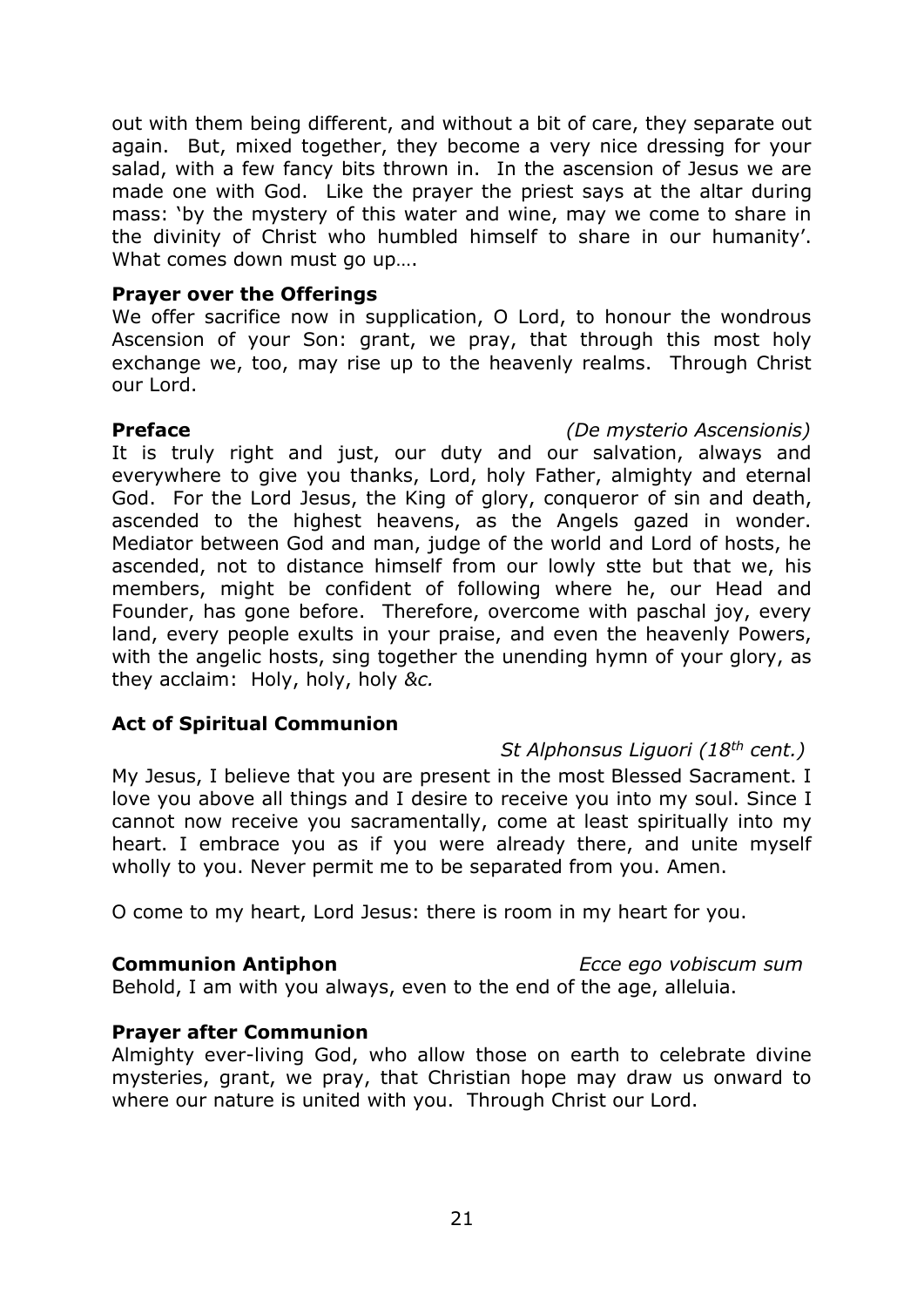## **Friday in the Sixth Week of Easter**

### **27 th May 2022**

### **Collect**

O God, who restore us to eternal life in the Resurrection of Christ: raise us up, we pray, to the author of our salvation, who is seated at your right hand, so that when our Saviour comes again in majesty, those you have given new birth in Baptism may be clothed with blessed immortality. Through our Lord Jesus Christ, your Son, who lives and reigns with you in the unity of the Holy Spirit, God, for ever and ever. Amen. Amen.

**Reading** *Acts 18:1-18 (RSV)*

*Paul in Corinth and his return to Antioch*

**18** After this he left Athens and went to Corinth. **<sup>2</sup>** And he found a Jew named Aquila, a native of Pontus, lately come from Italy with his wife Priscilla, because Claudius had commanded all the Jews to leave Rome. And he went to see them; **<sup>3</sup>** and because he was of the same trade he stayed with them, and they worked, for by trade they were tentmakers. **<sup>4</sup>** And he argued in the synagogue every sabbath, and persuaded Jews and Greeks.

**<sup>5</sup>** When Silas and Timothy arrived from Macedo′nia, Paul was occupied with preaching, testifying to the Jews that the Christ was Jesus. **<sup>6</sup>** And when they opposed and reviled him, he shook out his garments and said to them, 'Your blood be upon your heads! I am innocent. From now on I will go to the Gentiles.<sup>'</sup> 7 And he left there and went to the house of a man named Titius<sup>[a]</sup> Justus, a worshiper of God; his house was next door to the synagogue. **<sup>8</sup>** Crispus, the ruler of the synagogue, believed in the Lord, together with all his household; and many of the Corinthians hearing Paul believed and were baptized. **<sup>9</sup>** And the Lord said to Paul one night in a vision, 'Do not be afraid, but speak and do not be silent; **<sup>10</sup>** for I am with you, and no man shall attack you to harm you; for I have many people in this city.' **<sup>11</sup>** And he stayed a year and six months, teaching the word of God among them.

**<sup>12</sup>** But when Gallio was proconsul of Acha′ia, the Jews made a united attack upon Paul and brought him before the tribunal, **<sup>13</sup>** saying, 'This man is persuading men to worship God contrary to the law.' **<sup>14</sup>** But when Paul was about to open his mouth, Gallio said to the Jews, 'If it were a matter of wrongdoing or vicious crime, I should have reason to bear with you, O Jews; **<sup>15</sup>** but since it is a matter of questions about words and names and your own law, see to it yourselves; I refuse to be a judge of these things.' **<sup>16</sup>** And he drove them from the tribunal. **<sup>17</sup>** And they all seized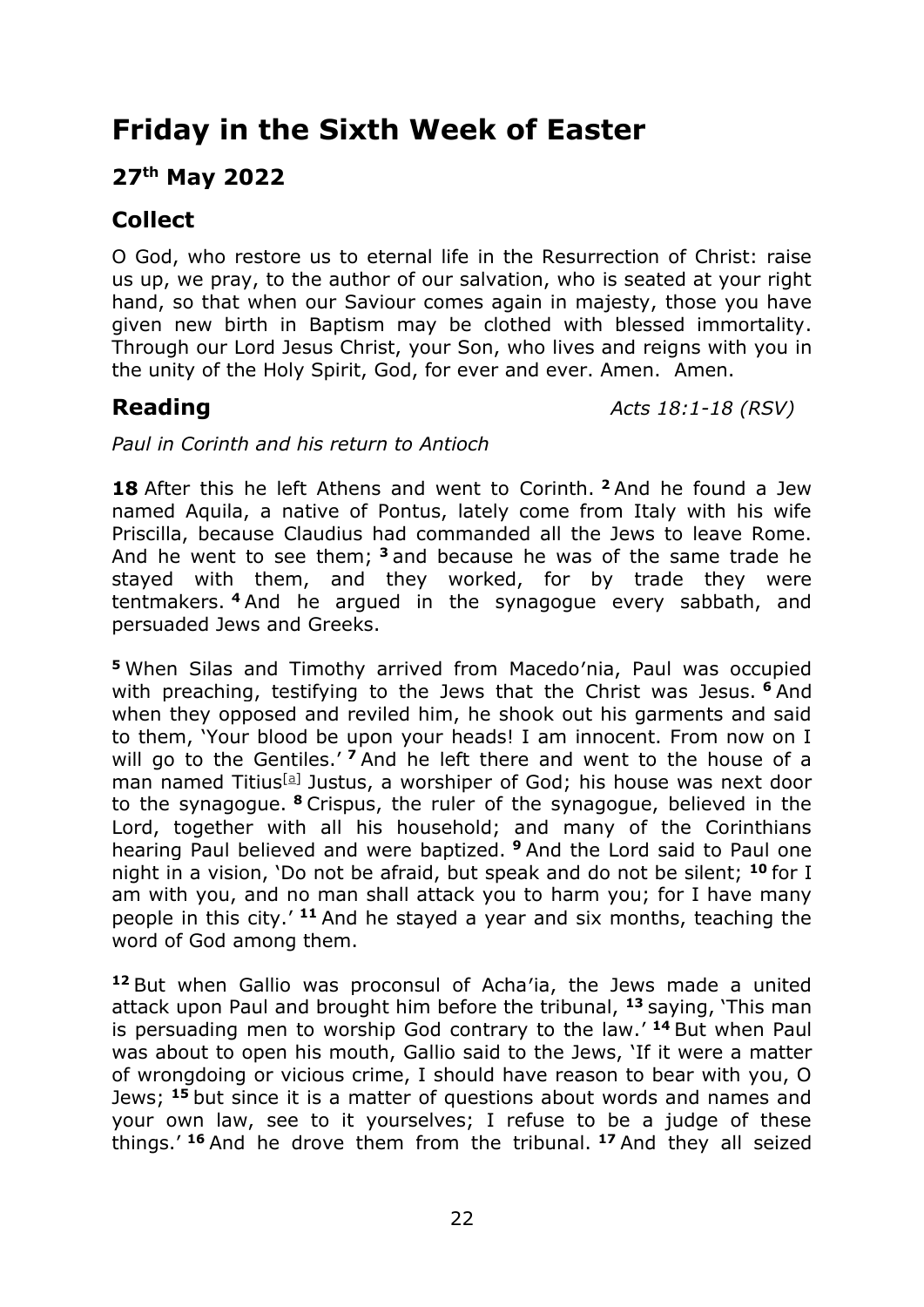Sos′thenes, the ruler of the synagogue, and beat him in front of the tribunal. But Gallio paid no attention to this.

**<sup>18</sup>** After this Paul stayed many days longer, and then took leave of the brethren and sailed for Syria, and with him Priscilla and Aquila. At Cen′chre-ae he cut his hair, for he had a vow.

### **Reflection**

ST PAUL'S stay in Corinth gives us important information. We hear about Paul being hauled up before the tribunal of the Roman proconsul – Gallio – who declines to get involved in Jewish religious disputes of this kind: we have yet to reach the time of persecution of Christians. The Gallio incident tells us that we are in the years 51-52 AD, so just less than twenty years after the Crucifixion and Resurrection. We also know that Paul writes the First Letter to the Thessalonians in Corinth – and we can date this as the earliest book of the New Testament. Later in his life, of course, Paul corresponds with the Corinthians.

Apart from dating Paul's journeys, we find out something about Paul's coworkers. In Corinth he meets Aquila and Priscilla – whom he calls 'Prisca' - who hail from Rome and are there in Rome to support him when he reaches there (Rom 16:3). We find out that Paul earns his living by tentmaking – a self-supporting minister of the Gospel. The intriguing reference at the end of the passage to Paul cutting his hair almost certainly refers to his own action, rather than, say, visiting a hairdresser, and is probably related to the Nazarite practices of Numbers 6. This form of asceticism was integral to Judaism: allowing the hair to grow during a period when one abstained from food and strong drink is found, for example, in the lives of both Samson and St John the Baptist.